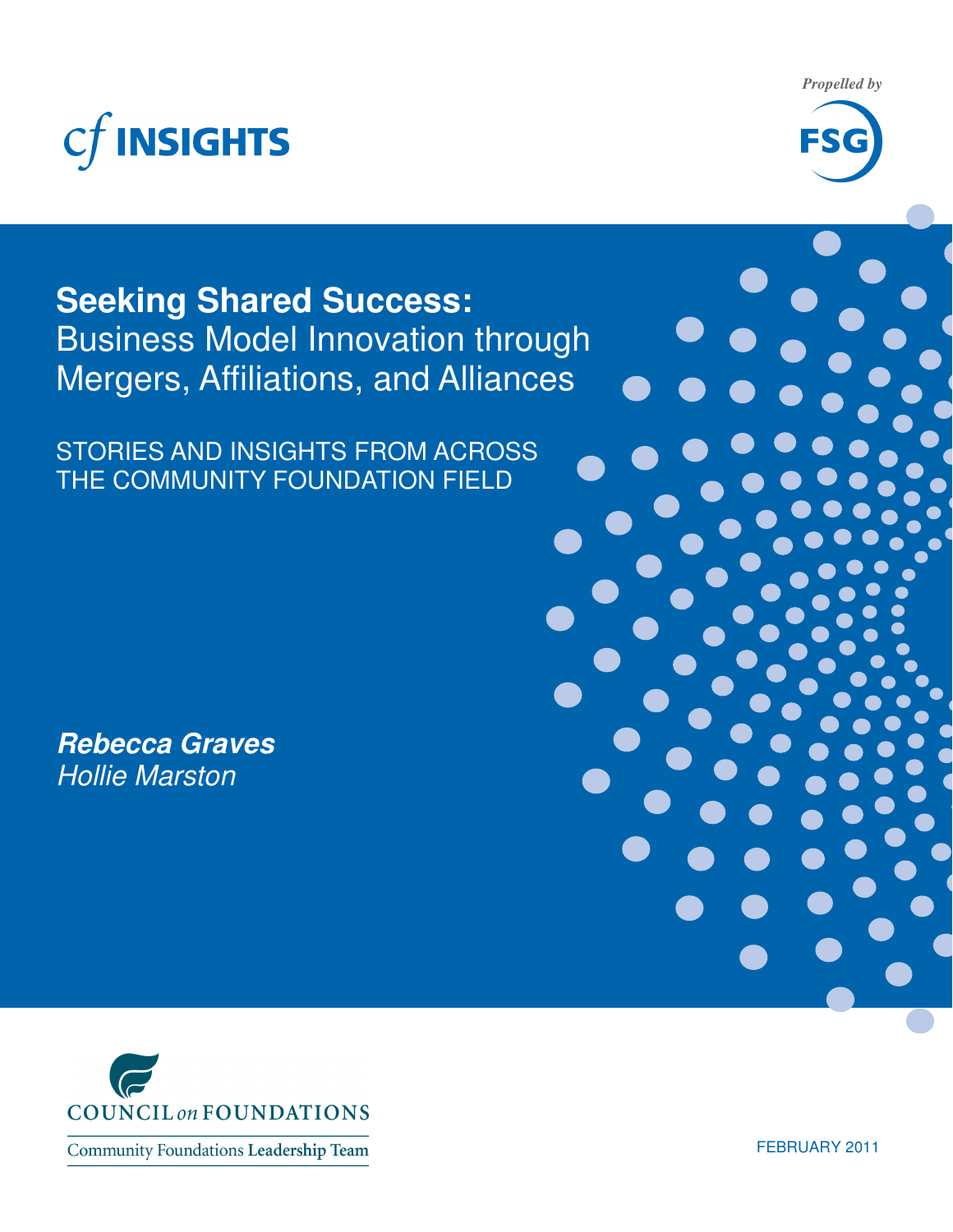## **ACKNOWLEDGEMENTS**

CF Insights and FSG Social Impact Advisors would like to thank the Council on Foundations' Community Foundations Leadership Team (CFLT) for identifying the need to increase dialogue about business model innovation across the community foundation field. This report is one of several resources initiated by the CFLT for the benefit of all community foundations. CF Insights is an implementation partner of the CFLT.



We also thank individual contributors from across the field for sharing their stories, insights, and feedback.

Jeff Anderson, COO *The Oregon Community Foundation* 

Emmett Carson, CEO; Vera Bennett, CFO; Mari Ellen Loijens, Chief Philanthropic Officer; Greg Avis, former Board Chair; Patricia Bresee, former Board Chair; & Caretha Coleman, Board Member *Silicon Valley Community Foundation* 

Hans Dekker, President *Community Foundation of New Jersey* 

Janet DeYoung, Executive Director & William Vanderbilt, former Executive Director *The Community Foundation of the Holland/Zeeland Area* 

Alice Fitzpatrick, President & Edward Wozniak, CFO *Community Foundation of Eastern Connecticut* 

Hope Flores, Executive Director *The Community Foundation Partnership, Inc.* 

Brian Fogle, President & Susanne Gray, CFO *Community Foundation of the Ozarks* 

Brenda Hunt, CEO & Shelly Miller, Senior Vice President *Battle Creek Community Foundation* 

Terri Johnson, Executive Director *Northern Indiana Community Foundation* 

Marilyn Klenck, former CEO *Community Foundation Alliance, Indiana* 

Angelica Light, CEO & Martha Ambler, CFO *Hampton Roads Community Foundation* 

Laura McKnight, CEO & Brenda Chumley, Executive Director of Greater Horizons *Greater Kansas City Community Foundation* 

Donnell Mersereau, Executive Director *Midwest Community Foundations' Ventures*  Debra Millican, Office Manager *Community Foundation of the Upper Peninsula* 

Pam Montgomery, Executive Director & Tim Fretthold, Board Officer *Community Foundation of the Gunnison Valley* 

Steven Moore, Associate Director for Donor Relations and Regional Giving *The Columbus Foundation* 

Grant Oliphant, CEO *The Pittsburgh Foundation* 

Darcy Oman, CEO *The Community Foundation Serving Richmond and Central Virginia* 

Peter Pennekamp, Executive Director & Kevin Hartwick, Board Member *Humboldt Area Foundation* 

Linda Reed, CEO & Cathy Cooney, Program Director *The Montana Community Foundation* 

Carla Roberts, former Vice President of Affiliates *Arizona Community Foundation* 

Susan Ross, CEO & Mary Zwecker, Vice President of Finance *Fairfield County Community Foundation* 

Jane Stevenson, President *St. Croix Valley Community Foundation* 

Kirk Utzinger, Executive Director *Community Foundation of Westmoreland County, affiliated with The Pittsburgh Foundation* 

Betsy Wearing, Executive Director *Greater Salina Community Foundation* 

Jeff Yost, CEO & Diane Wilson, CFO *Nebraska Community Foundation*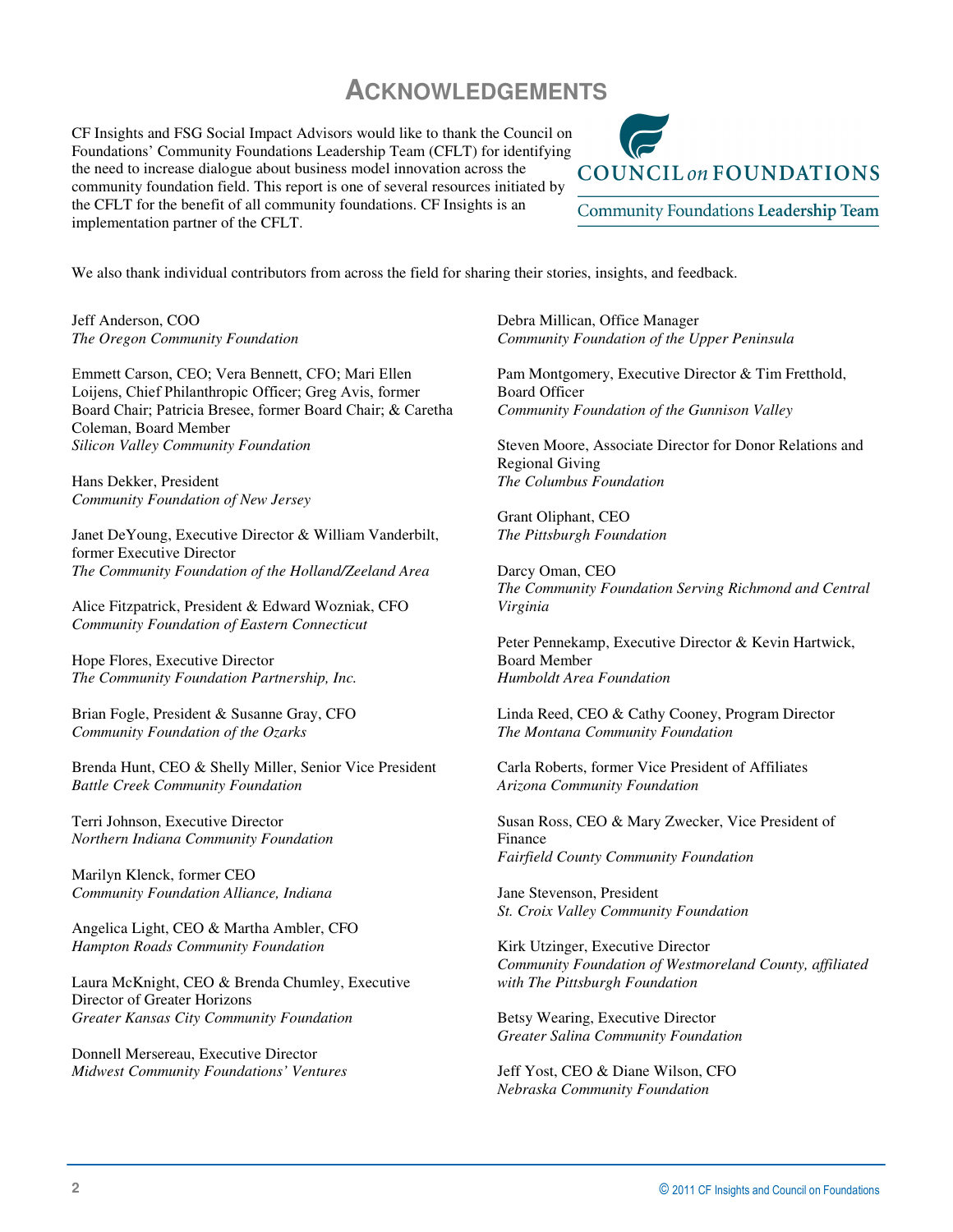## **TABLE OF CONTENTS**

|         |                                                                                                                                                                                                                                                                                                                                                                                               | 4  |
|---------|-----------------------------------------------------------------------------------------------------------------------------------------------------------------------------------------------------------------------------------------------------------------------------------------------------------------------------------------------------------------------------------------------|----|
| I.      | Key Questions for Consideration                                                                                                                                                                                                                                                                                                                                                               |    |
| $\Pi$ . |                                                                                                                                                                                                                                                                                                                                                                                               | 8  |
| Ш.      | <b>Benefits</b><br><b>Barriers</b><br><b>Decision Factors</b>                                                                                                                                                                                                                                                                                                                                 |    |
| IV.     | <b>Alliances</b><br><b>Affiliations</b><br>Mergers<br>$\qquad \qquad -$                                                                                                                                                                                                                                                                                                                       |    |
| V.      |                                                                                                                                                                                                                                                                                                                                                                                               | 17 |
| VI.     |                                                                                                                                                                                                                                                                                                                                                                                               | 18 |
| VII.    | <b>Case Studies</b><br>• Community Foundation of the Upper Peninsula<br><b>Greater Kansas City Community Foundation</b><br>Community Foundation of the Ozarks<br>The Community Foundation of Westmoreland County, affiliated with the<br>$\bullet$<br><b>Pittsburgh Foundation</b><br><b>Silicon Valley Community Foundation</b><br><b>Fairfield County Community Foundation</b><br>$\bullet$ | 19 |
|         | Discussion and Self-Assessment Tool                                                                                                                                                                                                                                                                                                                                                           |    |

*This report is designed to spark thinking about business model options, but does not address the legal or tax issues raised by these options. A community foundation should work with its legal and tax advisors when designing a new structure to ensure continuing compliance with the law and to identify any tax implications of the arrangement.*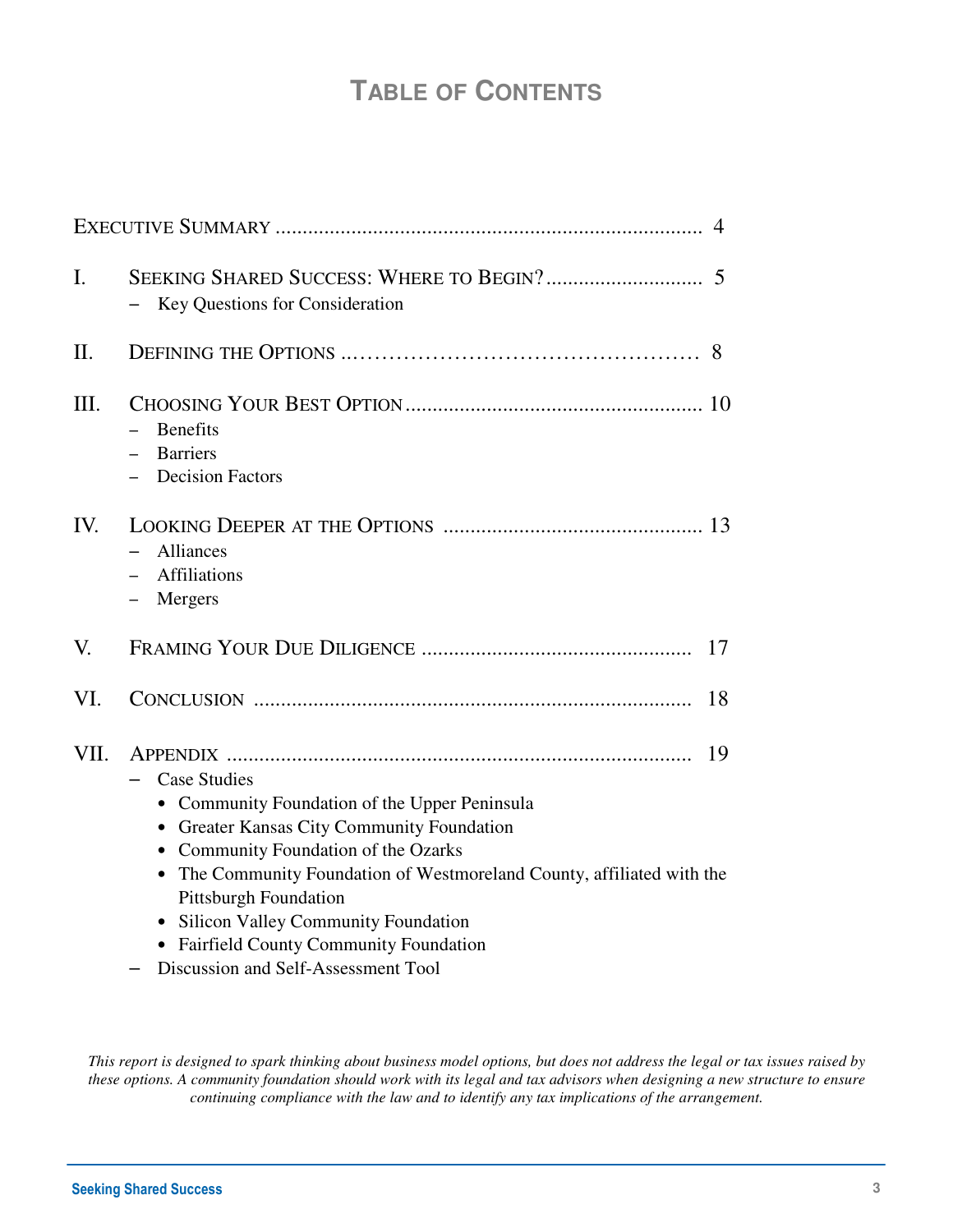## **EXECUTIVE SUMMARY**

The challenges of the recent financial downturn have inspired many community foundations to find new paths to business model innovation. Alliances, affiliations, and mergers offer one path to "shared success." Seeking shared success with other community foundations is one intriguing way to innovate and change the business model equation.

Is it often assumed that cost reductions are the primary goal of an alliance, affiliation, or merger. However, cost savings can be elusive or deferred due to potentially significant upfront investments. A range of other long-term benefits exist and should be considered as factors in the decision to pursue a new structure. Stories from a variety of community foundations describe the potential of alliances, affiliations, and mergers to not only create cost efficiencies, but also leverage expertise, promote philanthropy, and amplify community leadership and program strategy.

The message from seasoned community foundation executives experienced with alliances, affiliations, and mergers is clear: more community foundations should be open to new structural possibilities. Thinking strategically about the varied options available to engage donors effectively, manage administrative tasks efficiently, and increase grantmaking and community leadership creates new options for developing a distinct value proposition.

**"My advice to community foundations is to be open to possibilities. Think bigger than who you are to maximize all the opportunities that can benefit the community."** 

> **Caretha Coleman, Board Member, Silicon Valley Community Foundation**

#### **"Don't be afraid to have a vision. I think the most important thing is to agree that a partnership is worth pursuing and have the dream."**

**Pam Montgomery, Executive Director, Community Foundation of the Gunnison Valley**

However, it is important to pursue a new structure with eyes wide open. Initiating an alliance, affiliation, or merger is a worthy aim made particularly challenging by the question of how to craft a win-win situation for all parties involved. Experienced leaders emphasize the importance of building trust and clearly articulating shifts in roles and responsibilities. Despite the complexity, there are examples of success in the field that offer insight into how to move forward on the path of shared success and determine which structural option makes sense for your circumstances.

The purpose of this report is to provide guidance to those interested in examining the potential for shared success that new structures can offer. In this report you will find:

- Perspectives of community foundation leaders
- Tools for considering a new structure
- Case studies from six community foundations

We hope that the advice and observations included in this report will help more community foundations evaluate the viability of alliances, affiliations, and mergers as a path to enhanced sustainability and greater impact. In particular, we urge you to consider the following questions:

*Can a new structure put my foundation on a path to more sustainable growth?* 

*What structural options are available to help my foundation effectively capture value from and better serve our community constituents?*

#### **Overview of Options—Structures for Shared Success**

#### *Alliances*

A community foundation or other entity provides an umbrella of core administrative services for a fee to other incorporated community foundations.

#### *Affiliations*

A "host foundation" provides services to regional affiliates that operate as part of the host foundation, but maintain local grantmaking authority and local representation.

#### *Mergers*

Two community foundations come together to form a single consolidated community foundation serving a defined region.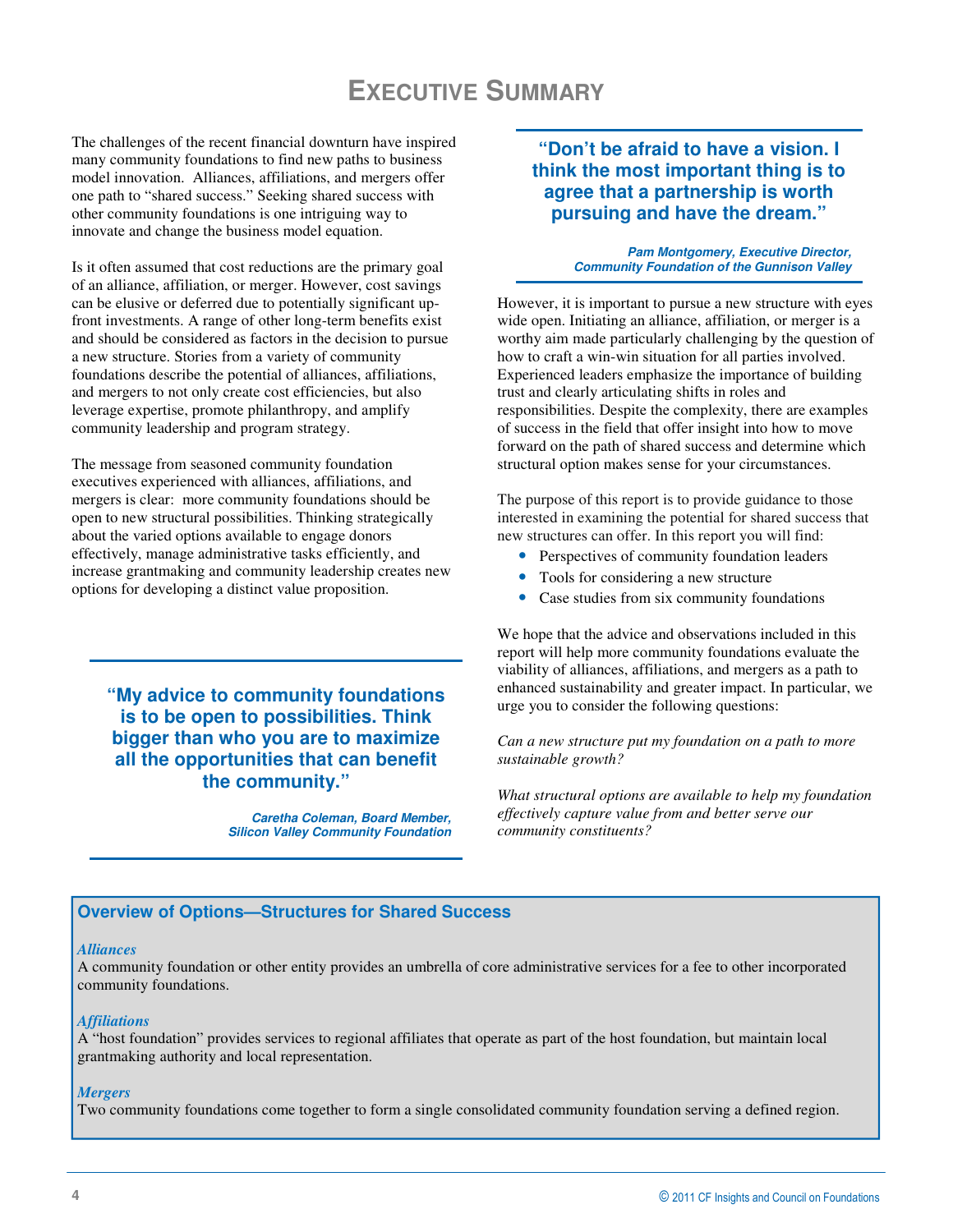## **I. SEEKING SHARED SUCCESS: WHERE TO BEGIN**

#### **Introduction**

The recent economic crisis has intensified the financial pressure and mission-driven expectations for community foundations, increasing the appeal of collaboration within the field. According to a survey of 95 community foundations conducted by CF Insights at the height of the market downturn in the spring of 2009, the vast majority of foundations were experiencing budget shortfalls and expecting administrative fees to cover only 60-65% of operating budgets. To make up for this gap, two-thirds planned to tap into operating reserves and many needed to leverage internal grants to fund operations. However, many realized that these measures would not be enough to solidify the long-term viability of their operating models. Indeed, at the time 50% of foundations reported an intention to explore new partnerships to increase revenue and strengthen future sustainability. Almost two years later, this interest in strengthening business models through partnerships and resource sharing continues, in many cases with an increased sense of urgency.

Even before the crisis it was fairly common to hear community foundations speak in broad terms about the importance of sharing resources and finding shared success. But the level of stated interest does not match the relatively rare instances of mergers, new affiliations between existing community foundations, and the formation of alliances. The vision of what it means to share success varies quite a bit, often between potential partners, and as a result many of these visions are difficult to realize. The word "share" brings to mind the notion of joining with others. But "share" also implies dividing or allocating resources in some predetermined way. It can imply a permanent or temporary situation; it can result in complete alignment; it can mean giving or receiving part of something larger. Depending on your view of the concept and your ultimate goals, seeking shared success can mean considering different types of structural arrangements.

Creating a new structure requires a high level of commitment and a willingness to cede some control. Nevertheless many community foundations have endured the process and experienced positive outcomes as a result. The round of community foundation alliances, affiliations, and mergers initiated before or during the economic crisis offers a fresh opportunity for the field to learn from one another. By understanding the motivations for a particular decision, the discoveries made along the way, the definitions of shared success, and the lessons learned as structures have been put to the test, community foundation leaders can better chart a path to shared success.

Despite the breadth and depth of the advice from this diverse set of community foundations, there are no easy answers concerning the right solution for your community foundation. Our goal is to help you access the experience of your peers and structure your own process of decisionmaking. Shared success may be elusive, but those who have found the right opportunities and committed themselves to the effort report that the end result is worth it.

**"This is the work of neighbors partnering with one another and trusting each other. We need to extrapolate from the success stories what you need to consider for partnering in any local environment."** 

> **Donnell Mersereau, Executive Director, Midwest Community Foundations' Ventures**

#### **Study Approach**

CF Insights conducted 42 interviews with community foundation executives and board members representing 26 foundations ranging in size from \$2M to \$1.8B for insights on the pursuit, benefits, and challenges associated with alliances, affiliations, and mergers.

Our perspective is informed by a variety of useful pieces on community foundation structures, including case studies, surveys, and discussions featured in:

- *Being Alive to the Potential Benefits of Collaborations and Mergers* by Community Foundation Network
- *Better Together: Regional Alliances and Small Community Foundation Sustainability* by Council of Michigan Foundations, et al.
- *The Big Are Big and the Small Are Many: A View From the Community Foundation Field* by Leslie Lilly
- *Community Foundation Strategic Alliances* by the Community Foundations of Canada
- *Covering Rural Territory: A Framework of Rural Services Structures for Community Foundations* by Aspen Institute
- *Growing Local Philanthropy : The Role and Reach of Community Foundations* by Aspen Institute
- CFLT Idea Lab Project *Feasibility and Options for Consolidation of Back Office Operations*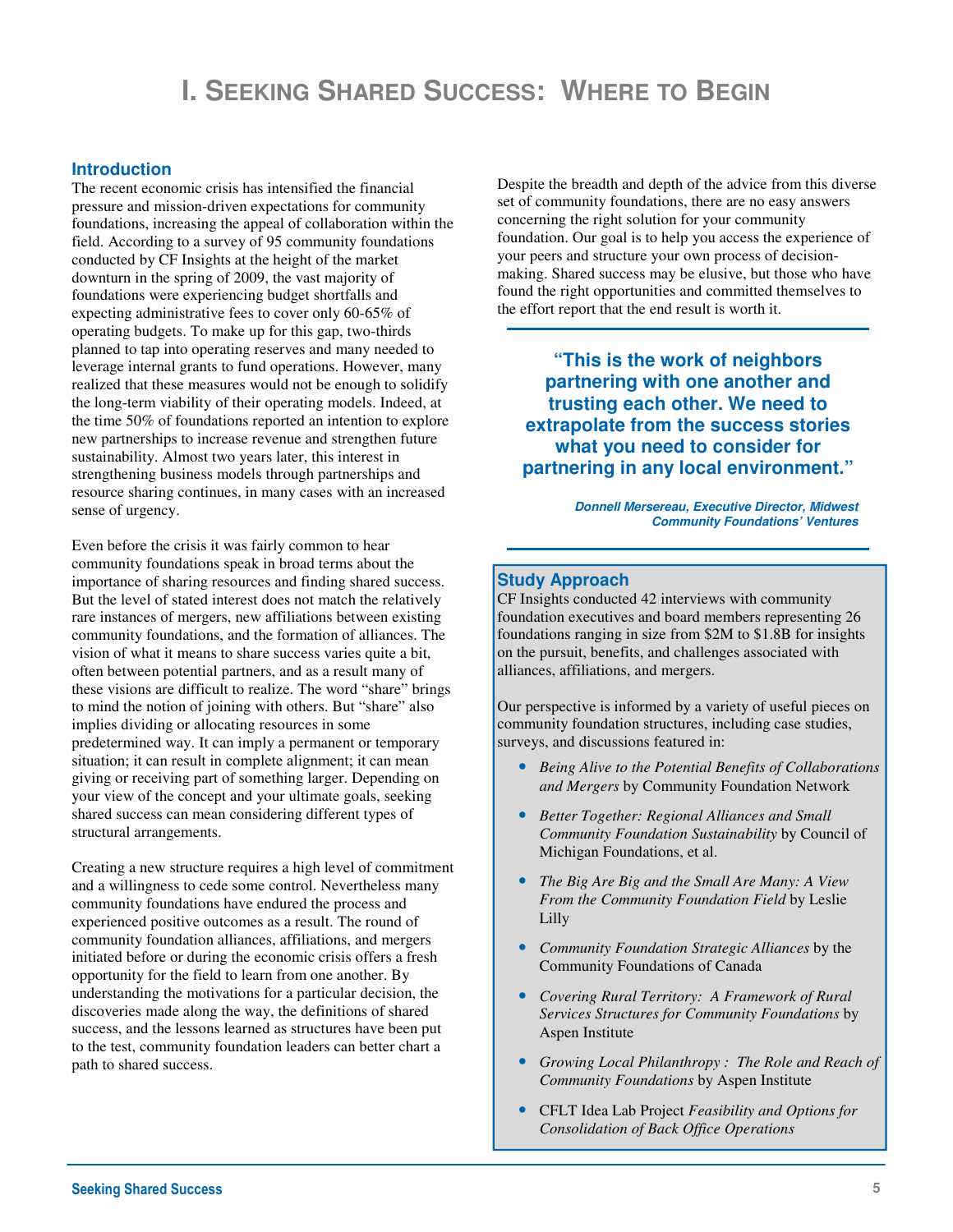#### **When and Why Should You Consider a New Structure for Shared Success?**

The economic environment we are operating in has made it a necessity to ask difficult questions about the sustainability of the community foundation business model. Faced with resource constraints and increased community need, many foundations are open to considering changes in the way they operate. Seeking shared success with other community foundations presents one way to innovate and change the business model equation.

From a business model perspective, today's economic landscape naturally focuses the mind on the *financial* motivations for shared success. Indeed, the (mis)assumption that increasing asset size is the main driver for shared success prevails. However, there are a variety of other drivers – often more meaningful – that can inspire community foundations to consider new structures:

- A change in **leadership** or loss of key staff
- A feeling of **stagnating growth** or an outdated strategy
- A sense that the notion of **community is broadening**  to include territory served by other community foundations
- An interest in **expanding philanthropy** across a broader territory
- A request or pool of funds available to **form a new**  community foundation
- A desire to **redeploy staff time** toward externallyfacing activities and away from administrative tasks

**"For us, the affiliate program is not a development activity, but a leadership activity and a way to overcome the geographic issues we face as a statewide community foundation."** 

**Cathy Cooney, Program Director, The Montana Community Foundation** 

#### **The Enigma of Asset Size**

Community foundations agree that the conditions for success have become more rigorous and multifaceted as the expectations of National Standards, donors, grantees, and communities have increased. However, the role asset size plays in determining the ability to independently manage a successful and sophisticated community foundation remains a hotly debated question. As the quotes below reflect, there are a variety of points of view on the asset level needed to be a sustainable community foundation.

#### **Perspectives on the field about asset size**

- "Twenty-five years ago when I came into the field, there was a belief that if a community foundation got to \$5M in assets they could be operationally selfsufficient and rise like a phoenix from there. Some foundations have seen accelerated growth curves, but in our own experience \$5M is not the threshold for success. I would guess the threshold is above \$25M and maybe in the \$50-75M range." - *Darcy Oman, CEO, The Community Foundation Serving Richmond and Central Virginia*
- "We might be in a position to expand our affiliate system to address broader community needs when we reach \$30M." - *Jane Stevenson, President, St. Croix Valley Community Foundation*
- "We are \$67M in assets and have affiliates in 77 of 93 counties in Nebraska. We make it work with a diversified revenue base." - *Jeff Yost, CEO, Nebraska Community Foundation*
- "When I first started in this field 20 years ago, I think you needed to have \$20-30M in assets to survive. Today I talk to community foundations of \$200- 250M that say they cannot meet their fiduciary responsibilities and donor expectations. And those responsibilities and expectations will only continue to increase in the future." - *Emmett Carson, CEO, Silicon Valley Community Foundation*

The bottom line is that asset size is one factor in determining the scale and impact a community foundation can achieve, but should not be the driving factor in considering an alliance, affiliation, or merger. Such structures should not be seen as the magic bullet that can double or triple asset size, but rather as a way to potentially create long run scale economies and leverage existing resources.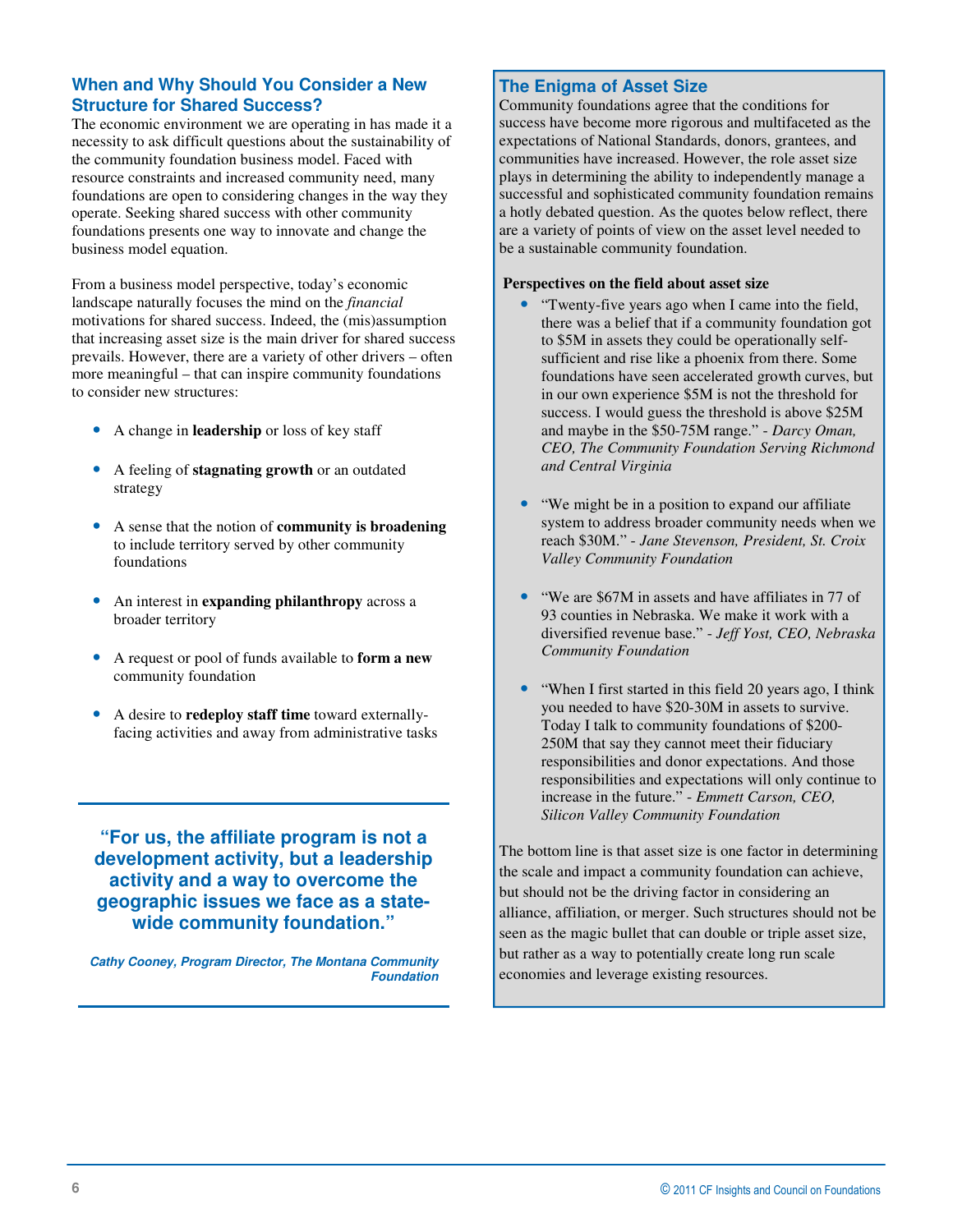#### **How Do You Find the Right Path Forward?**

Business model innovation does not solely come in the form of a structural change. Instead, it may be more appropriate for you to think about other ways to address your concerns, for instance by increasing marketing staff, hiring a fundraiser, or investing in technology.

In order to help you determine whether seeking shared success might be an option for you, we have developed a set of questions for community foundation leaders to consider. As you address the key questions you will begin to clarify what is most important to you and what structural option will suit your needs.

#### **Key Questions for Consideration**

#### **Impetus**

- Why are we considering a change to our operating model?
- Is a structural change the best path for us? Have we considered other options?
- What is the central issue we would like a new structure to solve?
- Why is now the right time for us to consider a change?

#### **Vision**

- What are key considerations such as the identity, strategy, or leadership of the foundation that might direct us toward a specific kind of structure?
- How must a structural change help to reflect our mission, core values, goals and strategies?
- What would a successful structure look like?
- What is our ideal time frame for negotiating a new structure?

#### **Getting Specific**

- What are our non-negotiables?
- What types of assurances would we need to consider a new structure?
- What level of financial resources and staff time are we willing to invest in due diligence and integration processes? Do we have these resources available to us now, and if not, how do we go about ensuring we do?

#### **Benefit/Risk Equation**

- What are the key opportunities and risks at the operational, organizational, and stakeholder levels?
	- How would our community, grantees, donors, and employees benefit from a new structure? What are the risks presented by a new structure for these stakeholders?
	- How would our foundation benefit from the unique circumstances and expertise of another community foundation—for example, gaining community knowledge and expertise, increasing the potential donor base, addressing a leadership need, building up assets, or developing more sophisticated infrastructure)?
	- What could we imagine would prevent us from moving forward with a new structural arrangement whether a new alliance, affiliation, or merger?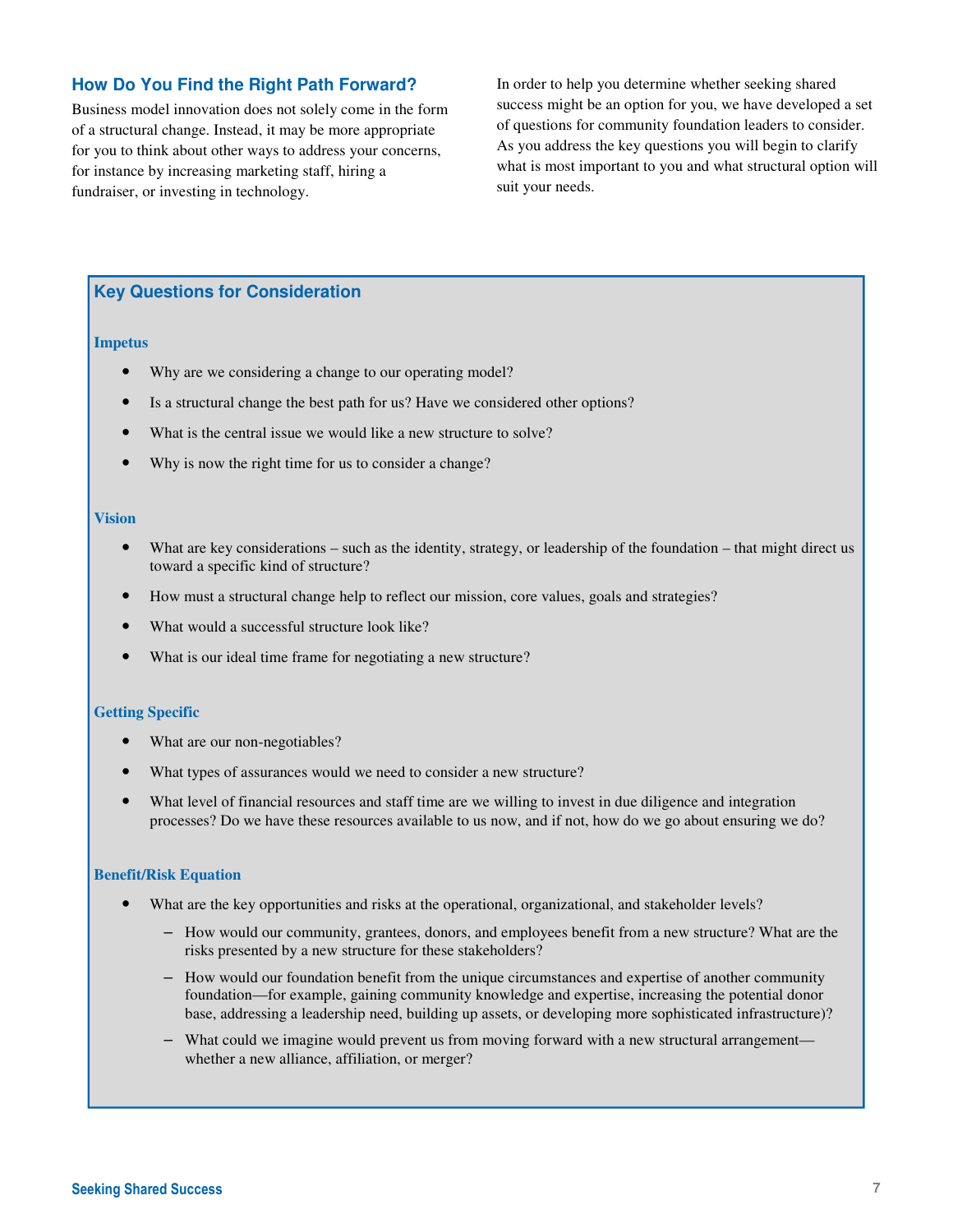## **II. DEFINING THE OPTIONS**

#### **So, What Are the Options?**

Community foundations interested in seeking shared success face a range of options. Determining the best option depends on your specific needs and a thorough understanding of the tradeoffs for each. Through an exploration of examples and experience from the field, we have focused on three opportunities—alliances, affiliations, and mergers—and the circumstances under which each of these structures makes sense to pursue.

Certainly, there are other options to consider beyond those defined here, such as:

• Programmatic alliances, in which a group of community foundations join forces to address a social problem impacting a region

- Mergers outside of the community foundation field, for instance with United Way or other community philanthropists
- Partnerships with for-profit organizations, especially for the provision of back office support

However, the scope of this paper focuses on those structures that currently receive the most attention and had a higher likelihood of adoption by the field in recent years.

#### **Overview - Structural Options for Shared Success**



**Marilyn Klenck, former CEO, Community Foundation Alliance, Indiana**  **make sure the structure is a good fit for you."** 

> **Hope Flores, Executive Director, The Community Foundation Partnership, Inc.**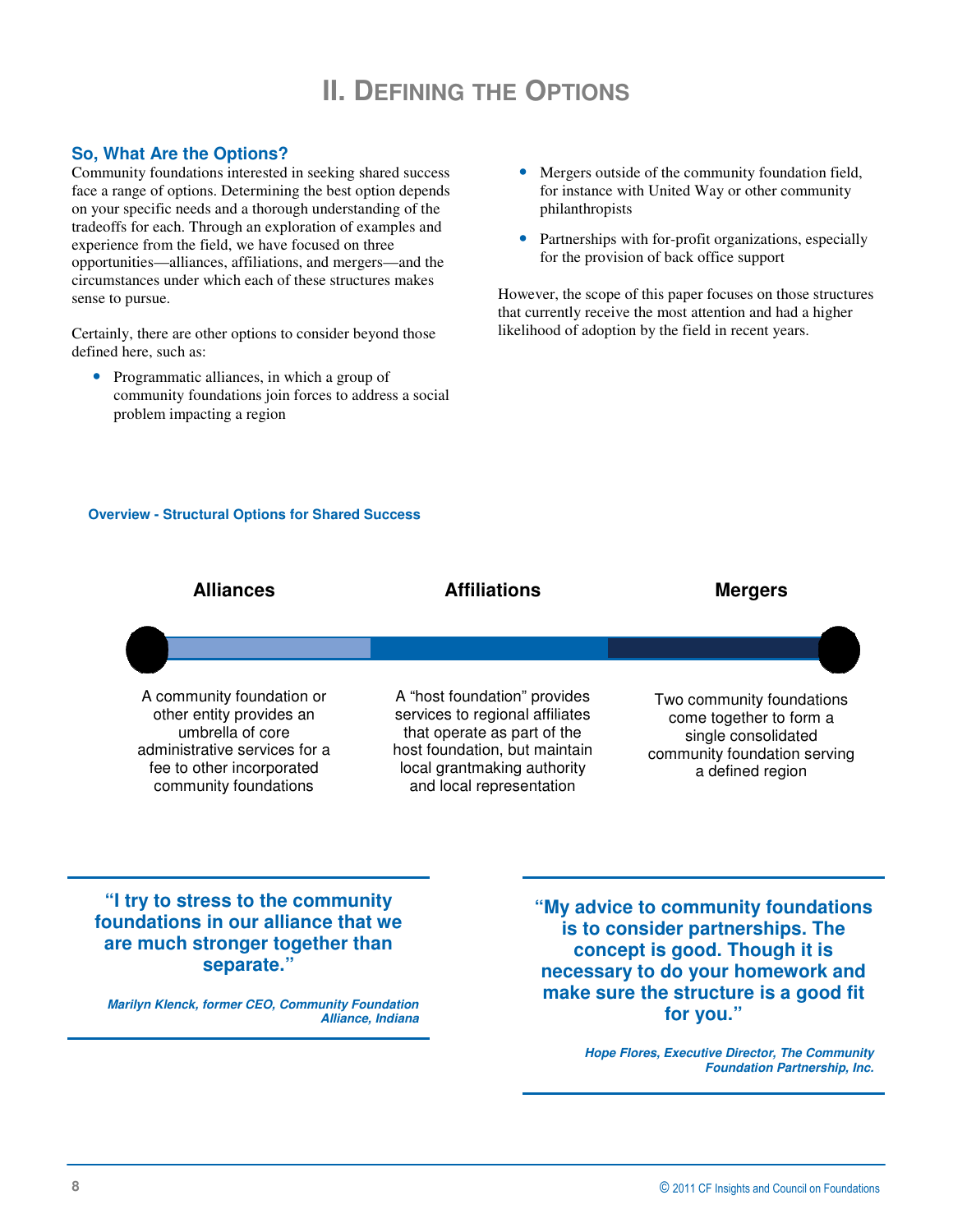#### **Simplifying the Lexicon**

While we have attempted to clarify the options, it is important to recognize that no universal lexicon exists today to describe different structural relationships within the community foundation field. What is an alliance to one, is an affiliation to another; a merger may be communicated as a

loose partnership; several community foundations manage both affiliates and an alliance structure. For the purpose of examining the merits and drawbacks of different structures, we provide the following table of expanded definitions for an alliance, affiliation, and a merger. $<sup>1</sup>$ </sup>

| <b>Characteristics</b>                                         | <b>Alliance</b>                                                                                                                                                                                                                          | <b>Affiliation</b>                                                                                                                                                                                                                                                                                                                                                  | <b>Merger</b>                                                                                                                                                                                                                                                                               |
|----------------------------------------------------------------|------------------------------------------------------------------------------------------------------------------------------------------------------------------------------------------------------------------------------------------|---------------------------------------------------------------------------------------------------------------------------------------------------------------------------------------------------------------------------------------------------------------------------------------------------------------------------------------------------------------------|---------------------------------------------------------------------------------------------------------------------------------------------------------------------------------------------------------------------------------------------------------------------------------------------|
| <b>Definition</b>                                              | • A community foundation or<br>other entity provides an umbrel-<br>la of core administrative services<br>for a fee to other incorporated<br>community foundations<br>· Examples: Upper Peninsula,<br>Greater Horizons, Calhoun<br>County | • A "host" provides services to<br>regional affiliates that operate as<br>part of the host foundation but<br>maintain local grantmaking au-<br>thority and local representation<br>• Examples: Pittsburgh/<br>Westmoreland, Nebraska,<br>Ozarks, Arizona, Montana,<br>Richmond/Central Virginia,<br>Greater Salina, Humboldt,<br>Columbus OH, New Jersey,<br>Oregon | • Two community foundations<br>come together to become a<br>single consolidated communi-<br>ty foundation serving a de-<br>fined region<br>• Examples: Silicon Valley,<br>Eastern Connecticut, Fairfield,<br>Hampton Roads, St. Croix<br>Valley, Gunnison Valley,<br><b>Holland Zeeland</b> |
| <b>Governance and</b><br><b>Agreements</b>                     | • Individual CFs have own<br>$501(c)(3)$ status and board<br>• Contracts establish policies,<br>often seen as fee-for-service,<br>with easy exit                                                                                         | • Individual CFs are funds or<br>supporting organizations, a few<br>maintain $501(c)(3)$ status<br>• Separate board—often advisory-<br>guides development and<br>grantmaking at local level                                                                                                                                                                         | • Single board governs entire<br>service area, rarely maintain<br>separate component funds for<br>specific sub-regions                                                                                                                                                                      |
| <b>Identity</b>                                                | • Distinct identities                                                                                                                                                                                                                    | • Distinct identities, but promote<br>affiliation as a strength                                                                                                                                                                                                                                                                                                     | • Combined identity, often new                                                                                                                                                                                                                                                              |
| <b>Primary Motiva-</b><br>tions for Structure                  | • Interest in finding scale<br>economies and cost savings<br>• Centralize expertise in back<br>office CF capabilities and focus<br>local staff on development,<br>grantmaking, and leadership                                            | • Promote the growth of<br>philanthropy, both locally and<br>regionally, in association with the<br>brand of an established CF<br>• Centralize expertise in back<br>office CF capabilities and focus<br>local staff on development,<br>grantmaking, and leadership                                                                                                  | • Pursue opportunities for<br>leadership, growth, and new<br>donor engagement<br>opportunities<br>• Respond to market overlap or<br>confusion<br>• Focus a larger pool of staff on<br>the highest value work                                                                                |
| <b>Scale Economies</b><br>and Cost Savings                     | • Clear savings through fee-for-<br>service arrangements<br>• Most significant cost savings for<br>start-ups                                                                                                                             | • Evident for start-up affiliates of<br>host foundation, though scale<br>economies hard to realize for<br>host foundation                                                                                                                                                                                                                                           | • Limited in the short term;<br>scale and cost efficiencies<br>may be realized over time                                                                                                                                                                                                    |
| <b>Evolution</b>                                               | • Can easily be structured as a<br>temporary arrangement                                                                                                                                                                                 | • Possibility of being a temporary<br>arrangement                                                                                                                                                                                                                                                                                                                   | • Permanent arrangement                                                                                                                                                                                                                                                                     |
| <b>Cost and Revenue</b><br><b>Sharing</b><br><b>Mechanisms</b> | • Clear contracts with set fees and<br>policies                                                                                                                                                                                          | • Variety of cost-sharing or<br>transfer pricing arrangements,<br>often but not always transparent<br>to affiliates                                                                                                                                                                                                                                                 | • Funding for initial costs of due<br>diligence, integration process                                                                                                                                                                                                                        |
| <b>Primary Success</b><br>Factors                              | • Leadership's recognition of<br>value of services                                                                                                                                                                                       | • Engaged local leadership at the<br>affiliate; host foundation driven<br>by mission to serve regional area                                                                                                                                                                                                                                                         | • Recognition of mutual benefit                                                                                                                                                                                                                                                             |

 $<sup>1</sup>$  This set of definitions is informed by work from Aspen Institute and the research of the Southwestern Pennsylvania Community Foundation Group sponsored by</sup> a CFLT Idea Lab grant.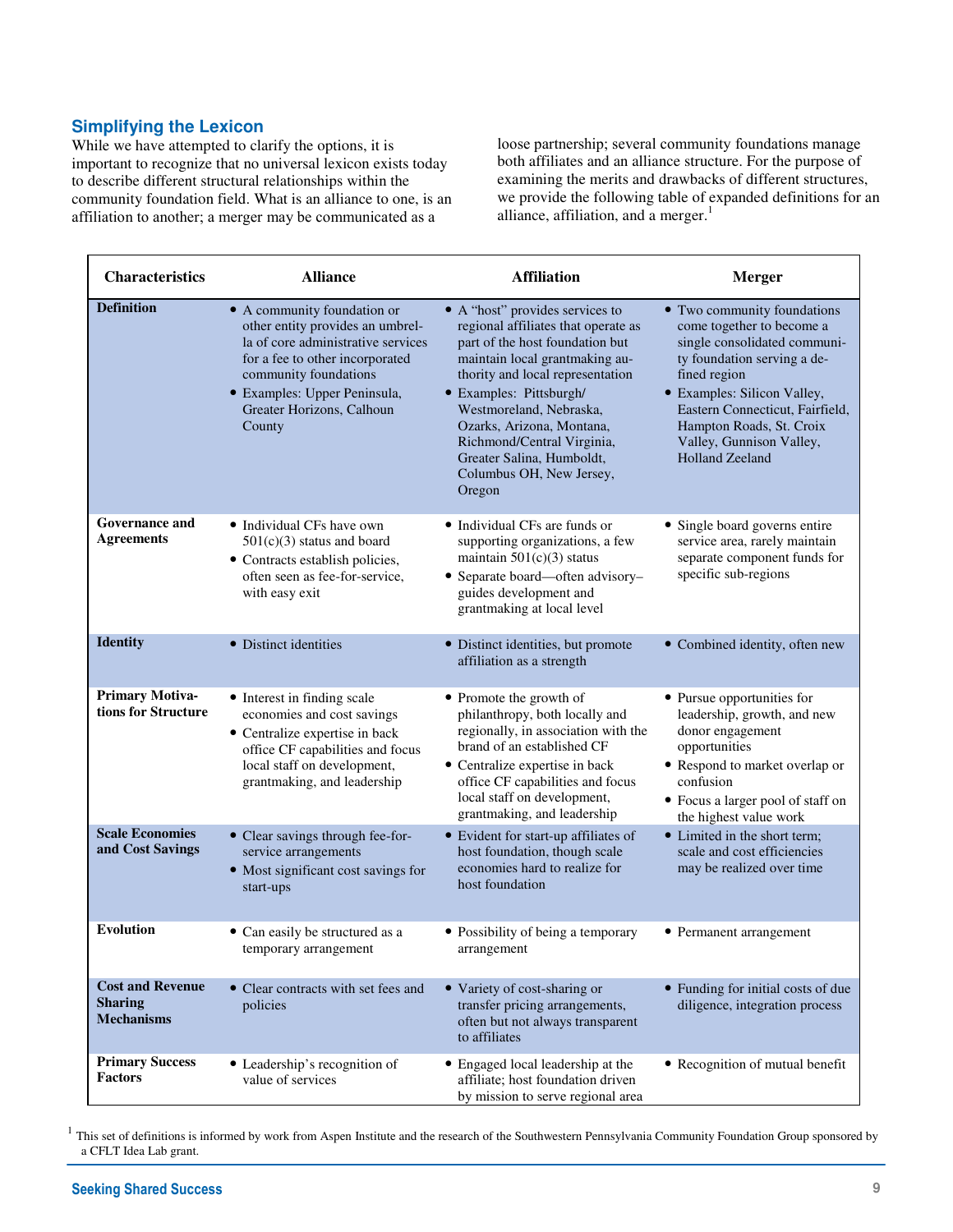## **III. CHOOSING YOUR BEST OPTION**

#### **What Are the Benefits of Each Option?**

In the 2005 survey that informed "*Better Together: Regional Alliances and Small Community Foundation Sustainability*," community foundations were most likely to view partnerships (defined by the survey as "alliances") as improving visibility or market positioning, helping leverage resources, aligning philanthropy, or increasing expertise. Five years later, conversations with community foundation leaders engaged in alliances, affiliations, and mergers highlighted similar benefits:

- Ability to gain access to expertise and talent that none could afford alone
- Improvement to the quality of service
- Greater impact to beneficiaries
- Ability to reach a more diverse group of beneficiaries and donors
- Access to funding
- Cost savings

**Better Together Survey Findings Top Responses to the Question: "What can successful alliances accomplish for your community foundation?" 40% 43% 53% 54% 59% 61% 71% Improve programming/grantmaking strategies Decrease administrative/operational costs/fees Improve donor education, services or development Increase expertise Unite philanthropy on a regional level Leverage funds, resources and knowledge Improve marketing/communications**

Alliances, affiliations, and mergers deliver many of these benefits, but each to a different degree. The following exhibit identifies four key benefits associated with the three structures and illustrates the likelihood of realizing those benefits.

|                  | <b>Benefits</b>                                                     |                                             |                                                                         |                                                                       |  |  |  |  |  |
|------------------|---------------------------------------------------------------------|---------------------------------------------|-------------------------------------------------------------------------|-----------------------------------------------------------------------|--|--|--|--|--|
| <b>Structure</b> | <b>Reap Economies of</b><br><b>Scale and Cost</b><br><b>Savings</b> | Leverage<br>Specialized<br><b>Expertise</b> | <b>Better Promote</b><br>Philanthropy and<br>Engage Donors in<br>Region | <b>Amplify Community</b><br>Leadership and<br><b>Program Strategy</b> |  |  |  |  |  |
| Alliance         | ***                                                                 | ***                                         | **                                                                      |                                                                       |  |  |  |  |  |
| Affiliation      | ***<br>For Affiliate                                                | ***<br>For Affiliate                        | ***<br>For Host and Affiliate                                           | **<br>For Host and Affiliate                                          |  |  |  |  |  |
| Merger           |                                                                     | **                                          | ***                                                                     | ***                                                                   |  |  |  |  |  |
|                  |                                                                     |                                             |                                                                         |                                                                       |  |  |  |  |  |





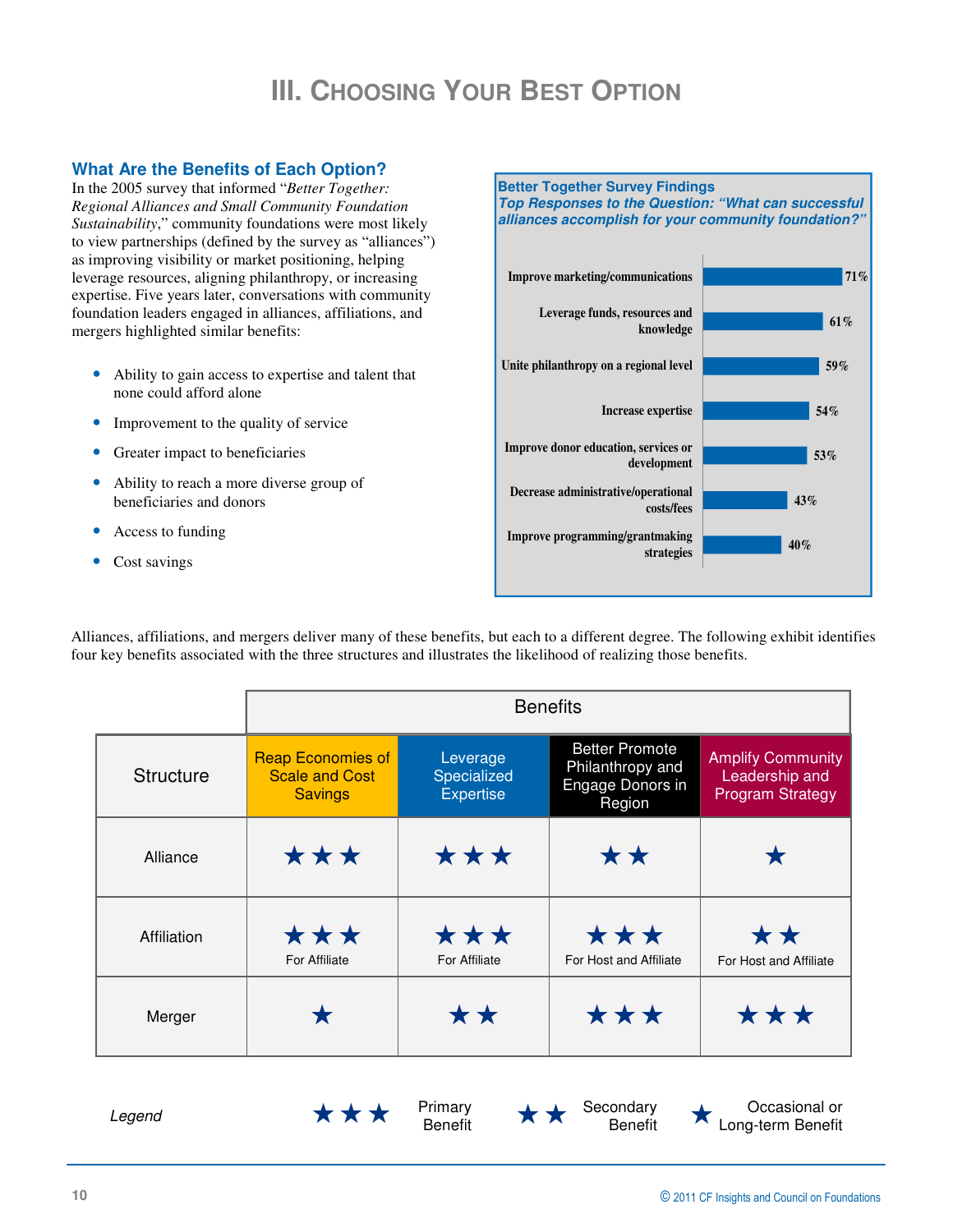#### **What Are the Barriers?**

The perceived benefits of alliances, affiliations, and mergers make them a popular topic for consideration and exploration. Such structures are an emerging trend in the field, yet it is important to understand the difficulty associated with realizing business model innovation through shared success.

Several barriers to partnerships were specified by "*Better Together*" survey respondents, as illustrated in the graph at right. The most commonly cited challenges shared in our interviews included the following:

- Lack of resources or capacity to invest in change
- Lack of understanding about new structural options
- Concern over maintaining local focus and identity
- Mismatch between missions of potential partners
- Personality or cultural conflicts
- Inability to get past "non-negotiable" considerations

A final challenge is the timing it takes for a new structure to begin to payoff financially. Cost savings can be elusive and economies of scale or scope take longer to materialize than other potential benefits.



#### **"You don't go straight from point A to point B. The merger process is a rocky road."**

**Greg Avis, former Board Chair, Silicon Valley Community Foundation**  **"People are afraid of change and fail to recognize the value of what a partnership offers. Instead, they are more focused on what they have to give up in order for the partnership to succeed."** 

> **Debra Millican, Office Manager, Community Foundation of the Upper Peninsula**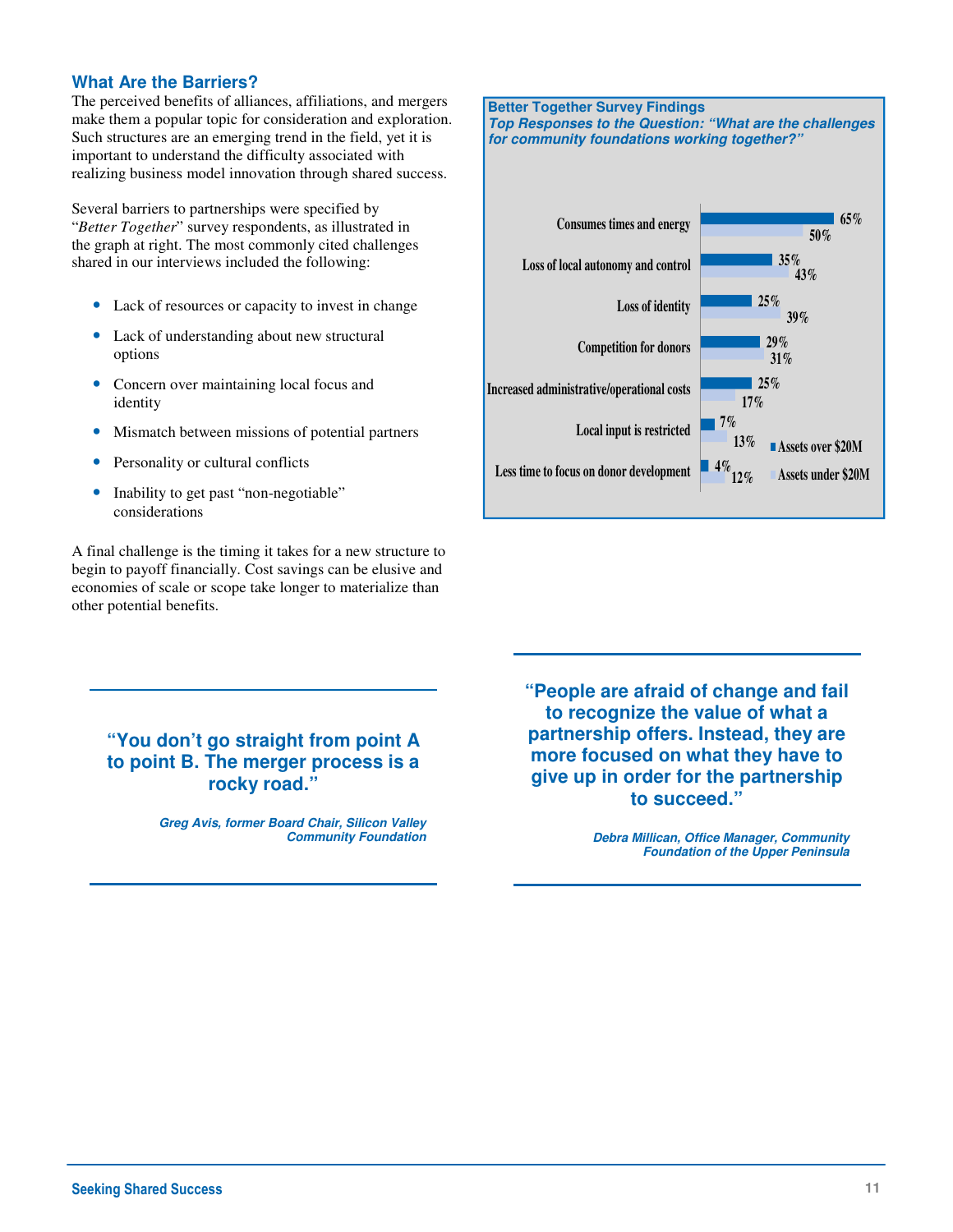#### **What Structure Is Right For You?**

Each structure offers different benefits and risks. For instance, the benefits of alliances are more straightforward and transparent than other options, but these arrangements can be more temporary. Successful mergers require a confluence of circumstances, but are more permanent and can be a surer path to long term alignment of mission-driven goals. Affiliations offer a compromise between a looser alliance and a complete merger, but require flexibility and a delicate balance of shared control; they are frequently developed for start-up community foundations supported by a "host foundation" with experience and resources to invest.

In gathering advice from a varied set of community foundation leaders who have successfully navigated the path to shared success, four areas emerged as critical decision factors for determining the best option for your foundation.

- 1. **Motivation**  Be honest about your motivations for pursuing a particular structural option.
- 2. **Identity**  Know what is important about preserving or changing your identity in the community.
- 3. **Strategy**  Determine the extent to which you are open to shifting priorities and learning from your partner and community constituents as you make a change.
- 4. **Leadership**  Understand that a new structure will require changes in leadership or a shift in the role of leadership, including both executive staff and the board.

The exhibit below begins to clarify the appropriate options for you to consider, depending on your situation.



#### **Spotlight—Discussion Tool**

You will find a Board and Staff Discussion Facilitation and Self-Assessment tool in the Appendix. This resource will help you think about you motivations, your needs, and your non-negotiables when it comes to identity, strategy, and leadership changes.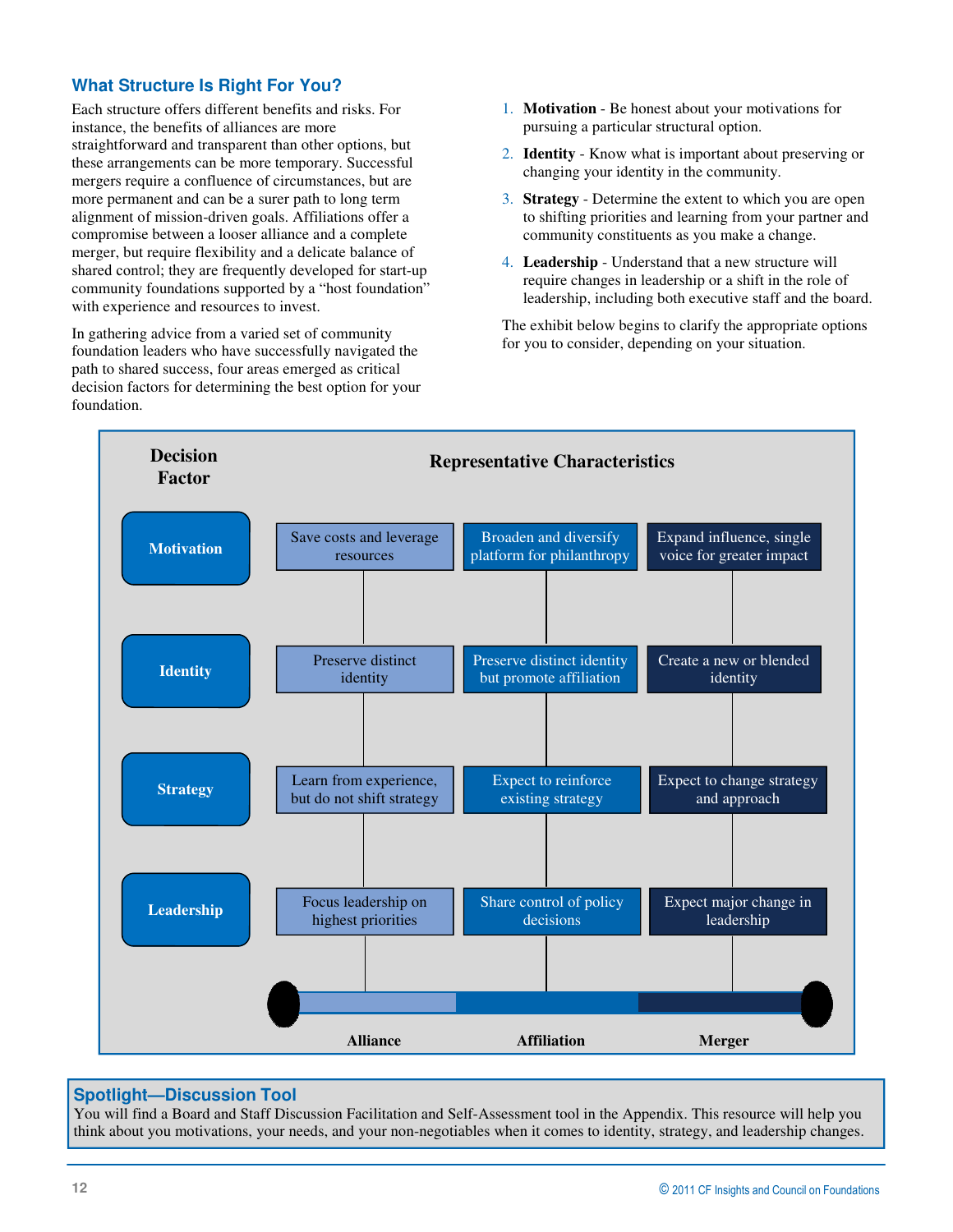## **IV. LOOKING DEEPER AT THE OPTIONS**

#### **What Are the Specifics for Each Option?**

The next pages provide specific information on success factors and barriers for each of the three options.

Additionally, case studies from six community foundations included in the appendix represent some of the anecdotes from the field regarding the formation and sustained success of alliances, affiliations, and mergers. Interviewees from the case study foundations provided insights into their motivations for initiating a structural change, impacts on some of the key decision factors, as well as factors for success.

There is not a "one size fits all" approach to designing a structure despite what our simplification of the definitions suggests. However, the advice and insights from the case studies should help to further clarify whether seeking shared success is an option for your community foundation.



#### **Case Studies (Included in Appendix)**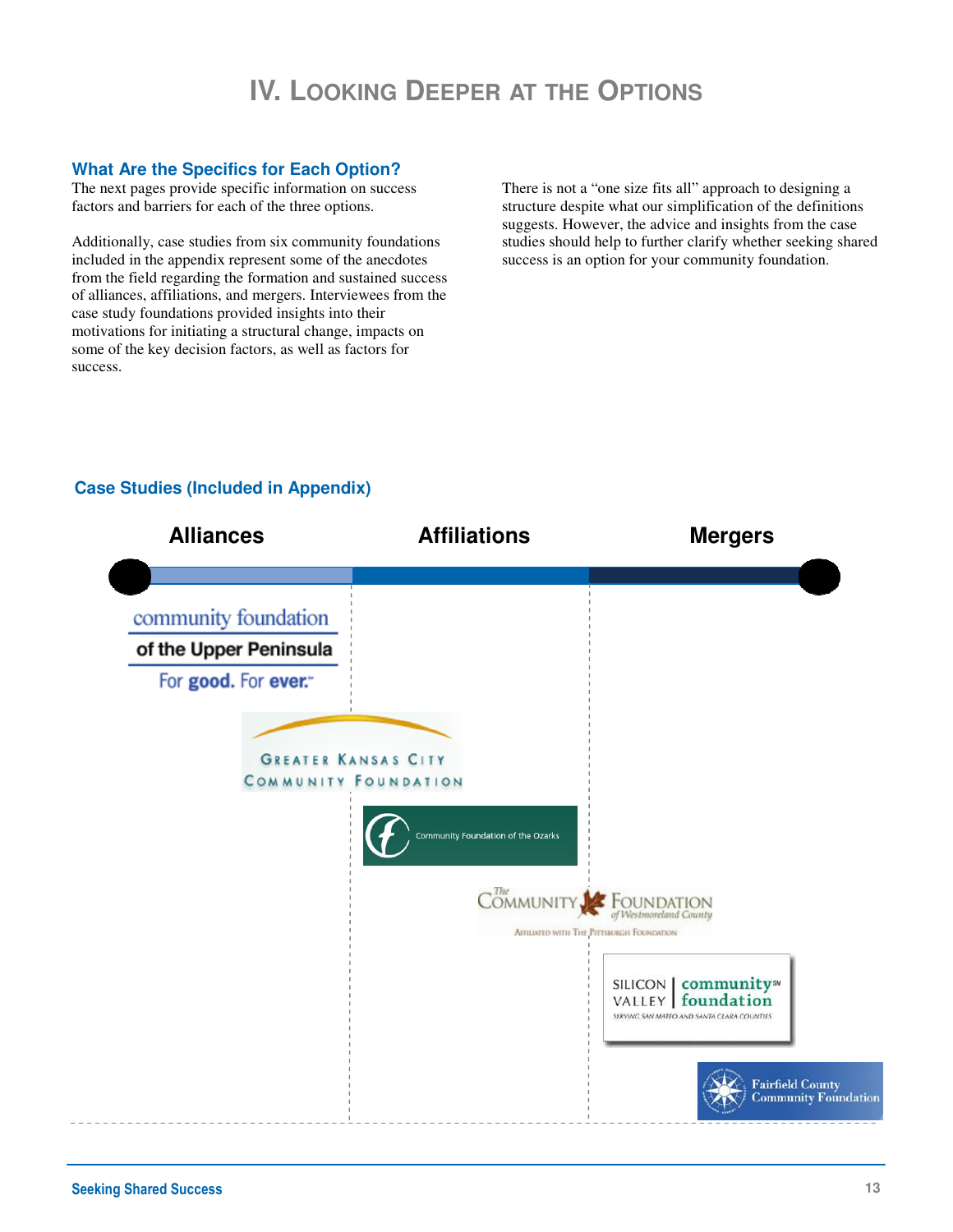## **A. Alliance**

#### **Does an Alliance Fit Your Needs?**

#### **Typical Scenario**

**Fee-for-service arrangement where alliance member (the "client") reduces their focus on back office and administrative infrastructure and focus staff on donor engagement and grantmaking. Community foundation providing services benefits from economies of scale and is able to deepen staff expertise about community foundation operations.** 

| <b>Structure</b> | <b>Reap Economies</b><br>of Scale and Cost<br><b>Savings</b> | Leverage<br><b>Specialized</b><br><b>Expertise</b> | <b>Better Promote</b><br><b>Philanthropy and</b><br><b>Engage Donors in</b><br>Region | <b>Amplify</b><br><b>Community</b><br><b>Leadership and</b><br><b>Program Strategy</b> |
|------------------|--------------------------------------------------------------|----------------------------------------------------|---------------------------------------------------------------------------------------|----------------------------------------------------------------------------------------|
| <b>Alliance</b>  | ***<br>***                                                   |                                                    | **                                                                                    |                                                                                        |

#### **Factors for Success**

- Create clear cost savings for the alliance member
- Develop a fee structure that ensures the service provider breaks even
- Have flexibility of service offerings and pricing to accommodate changing needs over time
- Offer a stable and experienced staff that can provide quality services
- Develop alliance member's comfort with tradeoff between complete independence and costs
- Ensure clear expectations and transparency of terms
- Establish system for evaluating continued success of alliance needs

**"It is important to negotiate well the terms and length of the alliance. You should discuss options for addressing various scenarios that are of concern and decide what the end goals are."** 

> **Brenda Hunt, CEO, Battle Creek Community Foundation, Southwest Michigan Alliance**

#### **Complications and Barriers**

- Identifying definitive cost savings for the alliance member
	- Earlier research found that sharing of back office by a group of community foundations would result in cost savings of up to 20%, but that more likely outcomes were improved service, ability to manage future cost increases, and better utilization of staff. $2$
- Raising initial funding to create infrastructure for a new alliance, if necessary
- Developing a set of offerings that can meet different needs of alliance members
- Addressing concerns about whether moving to a shared service arrangement will result in cutting or redirecting staff
- Reaching a level of comfort for giving up control according to the terms of the alliance agreement
- Developing common technological platforms as needed

**"The community foundations we support are able to focus their resources on donor development and community leadership and can rest easier knowing they have a comprehensive back office solution ensuring best practices for fund accounting and administrative oversight."** 

**Brenda Chumley, Executive Director, Greater Horizons, Greater Kansas City Community Foundation** 

<sup>2</sup> CFLT Idea Lab Project "The Feasibility and Options for Consolidation of Back Office Operations Project Report," Thomas Hay, June 2009.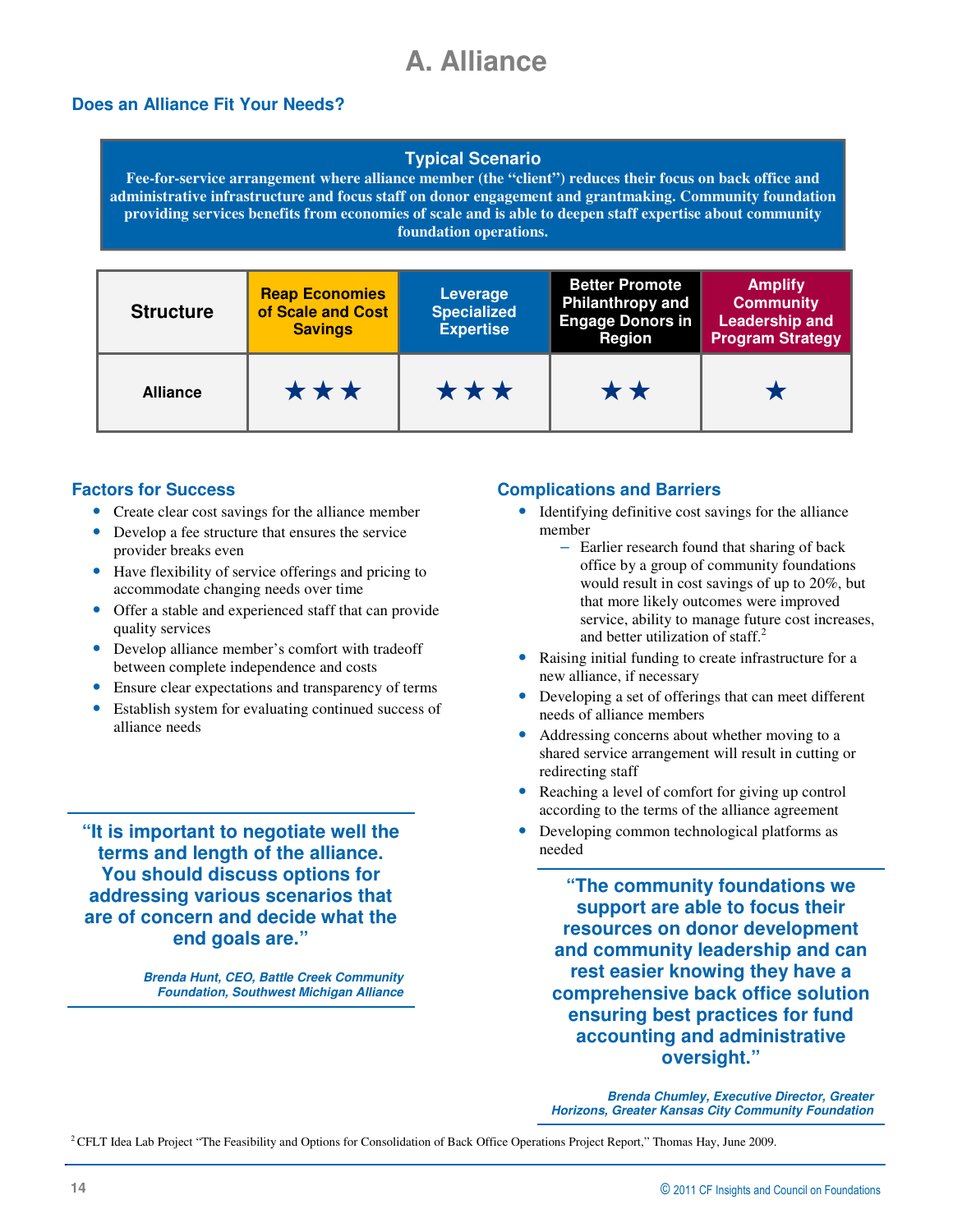## **B. Affiliation**

#### **Does an Affiliation Fit Your Needs?**

#### **Typical Scenario**

**Affiliate structures vary, but most common is a model in which affiliates are governed by an advisory board that focuses its efforts on donor engagement and grantmaking, do not have their own 501(c)(3) status, pool investments with the host community foundation, and follow administrative policies determined with the host foundation.** 

| <b>Structure</b>   | <b>Reap Economies</b><br>of Scale and Cost<br><b>Savings</b> | Leverage<br><b>Specialized</b><br><b>Expertise</b> | <b>Better Promote</b><br><b>Philanthropy and</b><br><b>Engage Donors in</b><br><b>Region</b> | <b>Amplify</b><br><b>Community</b><br><b>Leadership and</b><br><b>Program Strategy</b> |
|--------------------|--------------------------------------------------------------|----------------------------------------------------|----------------------------------------------------------------------------------------------|----------------------------------------------------------------------------------------|
| <b>Affiliation</b> | ***                                                          | ***                                                | ***                                                                                          | **                                                                                     |
|                    | For Affiliate                                                | For Affiliate                                      | For Host and Affiliate                                                                       | For Host and Affiliate                                                                 |

#### **Factors for Success**

- Invest in the affiliation from a mission-driven perspective to build philanthropic capacity across the region
- Develop mutual trust and understanding between host foundation and affiliate about motivations and strategy
- Offer flexibility and transparency about roles, policies, and mechanisms for sharing costs and revenues, especially as the relationship matures
- Determine the right mix for representation in governance, for instance, is it important for the affiliate to have a seat on the host foundation's board?
- Create an assessment process for determining readiness of community for supporting a new community foundation that focuses on the availability of donors, volunteers, and advisory board members
- Establish requirements for endowment building at the affiliate
- Clarify affiliate's understanding of the benefits of the relationship
- Stress the importance of programmatic and community leadership work as part of the strategy

**"Our most successful affiliates have a strong person at the leadership helm. It is not always easy to find such a person and in that case you have to be prepared to provide a lot of support and education."** 

**Betsy Wearing, Executive Director, Greater Salina Community Foundation** 

**"Affiliates are the single most powerful community leadership and civic engagement effort that ACF has ever undertaken. It is long term and sustained work—not just a three year initiative."** 

**Carla Roberts, former Vice President of Affiliates, Arizona Community Foundation** 

#### **Complications and Barriers**

- Perceived loss of control by the affiliate and potential donor concerns
- Ability for the host foundation to sustain initial and ongoing investment to build healthy affiliates
- Mislaid expectations by the affiliate community about fundraising responsibilities and on-going role of the host foundation
- Board turnover at the affiliate and finding the right leadership
- Balancing a decentralized structure with risk management

**"We are committed to local control by our affiliates, but we still have to act as a good fiduciary."** 

**Jeff Yost, CEO, Nebraska Community Foundation** 

**"An affiliate structure allows everyone to do what they do best, to be more effective and efficient."** 

**Brian Fogle, President, Community Foundation of the Ozarks**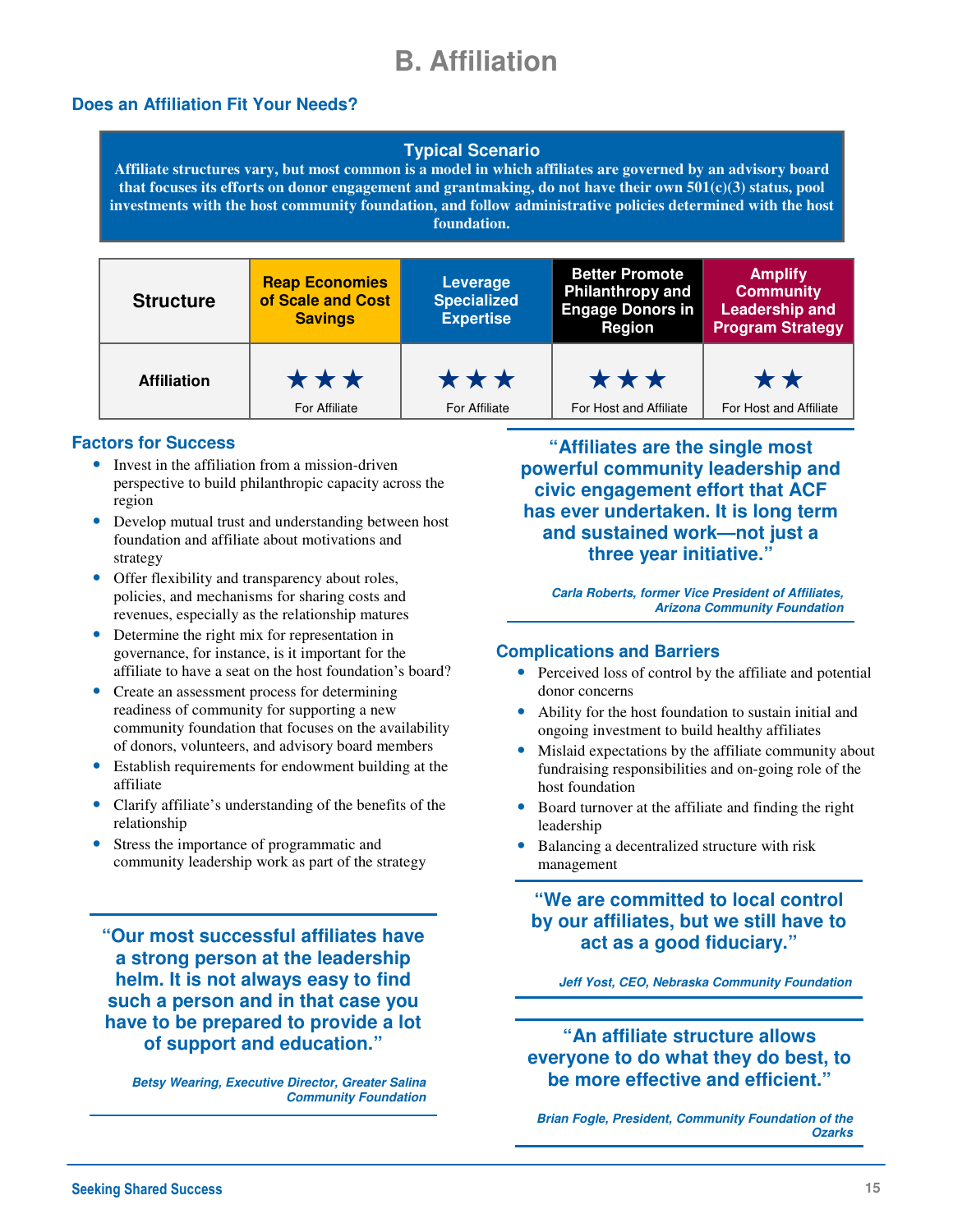## **C. Merger**

#### **Does a Merger Fit Your Needs?**

#### **Typical Scenario**

**Two community foundations with adjacent or overlapping geographies come together in an opportune set of circumstances and redefine their collective value proposition to serve the region. The resulting merged entity may reflect some significant changes in staffing, governance, community leadership, offerings to community stakeholders, and/or identity for one or both of the foundations.** 

| <b>Structure</b> | <b>Reap Economies</b><br>of Scale and Cost<br><b>Savings</b> | Leverage<br><b>Specialized</b><br><b>Expertise</b> | <b>Better Promote</b><br><b>Philanthropy and</b><br><b>Engage Donors in</b><br><b>Region</b> | <b>Amplify</b><br><b>Community</b><br><b>Leadership and</b><br><b>Program Strategy</b> |  |  |
|------------------|--------------------------------------------------------------|----------------------------------------------------|----------------------------------------------------------------------------------------------|----------------------------------------------------------------------------------------|--|--|
| <b>Merger</b>    |                                                              | **                                                 | ***                                                                                          | ***                                                                                    |  |  |

#### **Factors for Success**

- Seize a moment of opportunity created by a leadership void—and then have patience with the process
- Build trust at the highest levels of leadership, making sure that communications are open and motivations are clear
- Avoid becoming too focused on stumbling blocks that do not impact the long run success of the merger
- Be willing to make a very significant investment in the due diligence process, transaction costs, and implementation costs and raise money if possible
- Be open to learning from the other party and ultimately to making changes to strategy and approach
- Expect some resistance from stakeholders and prioritize communicating with them **Complications and Barriers**

**"We were fortunate. The right people were in the right place at the right time and the two boards were open to exploring better ways to do business. There must be clear benefits to both parties to make a merger successful."** 

**William Vanderbilt, former Executive Director, The Community Foundation of the Holland/Zeeland Area** 

- Culture and business model differences
- Donor and community concerns
- Crafting the right identity and branding solution for the context, at the right moment
- Philosophical differences in strategy
- Significant up-front financial commitment and/or staff time

**"As a result of the merger, we can take a more large scale, integrated approach to community leadership and leverage more relationships across the region."** 

**Alice Fitzpatrick, President, Community Foundation of Eastern Connecticut** 

**"There needs to be a lot of respect shown to each party in the situation. If a larger organization is approached by a smaller organization, the larger entity needs to be willing to make modifications and honor the good work done by the smaller organization. Be generous."** 

> **Angelica Light, CEO, Hampton Roads Community Foundation**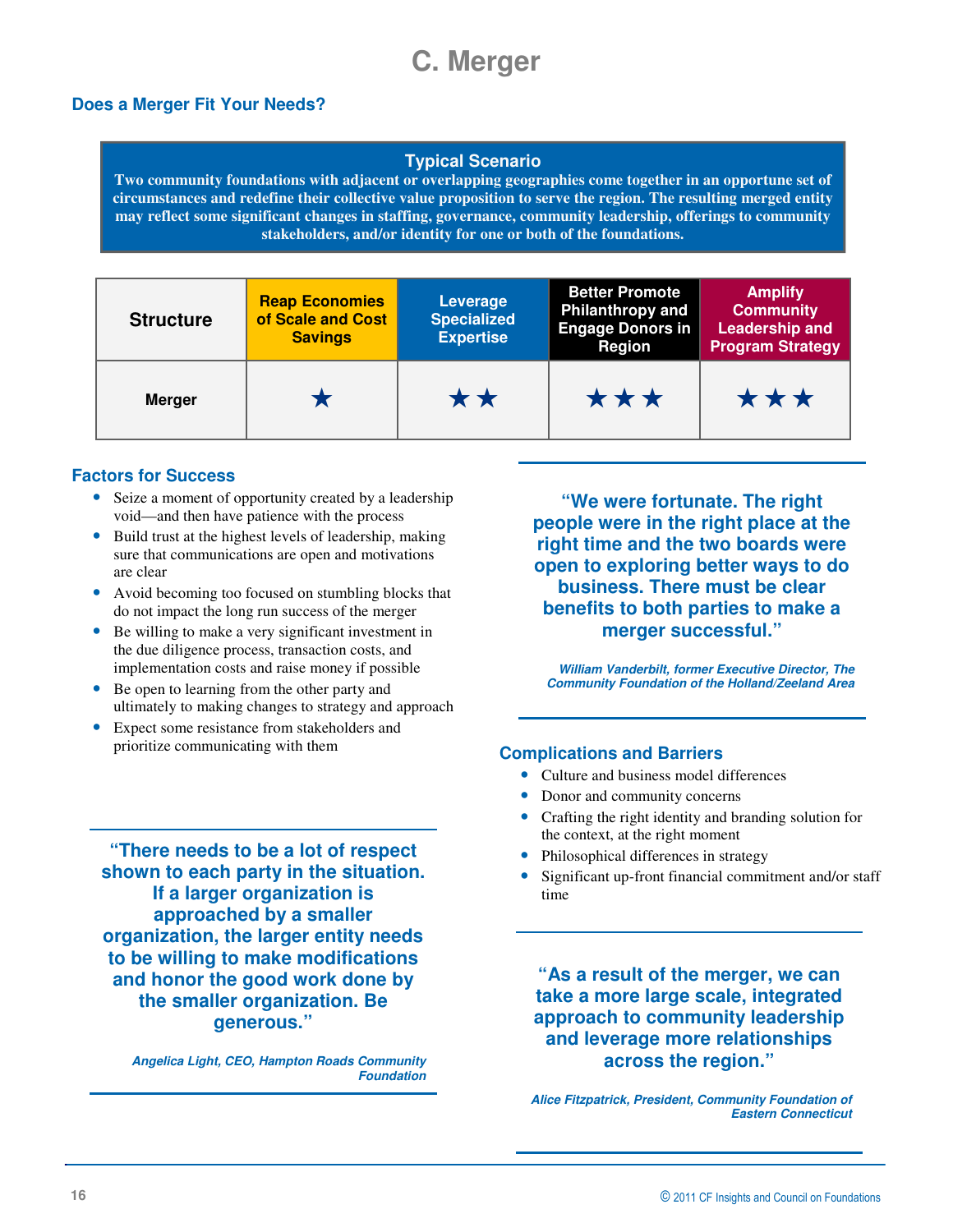## **V. FRAMING YOUR DUE DILIGENCE**

#### **How Do You Proceed?**

Once you know your direction and have a vision of what success looks like, it is important to proceed methodically through a general set of due diligence assessments focusing on operational, organizational, donor, and community issues. Through each of these areas of due diligence, it is invaluable to define and measure success—and adjust course accordingly. Key issues to consider include:

- Operational issues
	- » Have a thorough understanding of your business model today—including your strengths and vulnerabilities
	- » Understand the types of IT and administrative changes that will result from the new structure
	- » Conduct thorough due diligence–defining values, risks, parameters for partnership, current resources and potential growth opportunities
- Organizational issues
	- » Get specific about roles and responsibilities, timeframe, decision-making processes, resources required and who will provide them
	- » Develop agreements, governance and communication systems (internal and external), and mechanisms for conflict resolution
- Donor and community issues
	- » Establish communication and transition plans
	- » Be clear about the new value proposition offered as a result of the new structure

It is easy to overlook the importance of focusing on community relationships and organizational culture change in pursuing a new type of shared structure. Advice from peers suggests that: *when embarking on a major structural change you should over-communicate with internal and external constituents, be patient in bringing people along, and overestimate the cost and time required to engage all the necessary stakeholders.* 

The following table outlines each area for due diligence and their level of assessment complexity and importance to the successful initiation of a specific structure.

> **"Take your time, think it all the way through, do the due diligence, talk about everything. The worst thing is to have a big surprise after a decision has been made to move forward with a partnership."**

> > Essential

**Martha Ambler, CFO, Hampton Roads Community Foundation** 

Possibility

|                | as a result of the new structure                                        |                                  |                             |                  |                       |                |  |
|----------------|-------------------------------------------------------------------------|----------------------------------|-----------------------------|------------------|-----------------------|----------------|--|
|                |                                                                         | <b>Level</b>                     |                             |                  | <b>Importance for</b> |                |  |
|                | <b>Key Issues</b>                                                       | <b>Complexity</b><br>of Analysis | Impact on<br><b>Success</b> | <b>Alliances</b> | <b>Affiliations</b>   | <b>Mergers</b> |  |
|                | Rationalizing processes                                                 | <b>Medium</b>                    | Low                         |                  |                       |                |  |
| Operational    | Linking IT Systems and<br>administrative support                        | <b>Medium</b>                    | Medium/Low                  |                  |                       |                |  |
| Organizational | Reorganizing people to best<br>align skills with needs                  | <b>Medium</b>                    | <b>Medium</b>               |                  |                       |                |  |
|                | Stabilizing the organization and<br>addressing key employees'<br>issues | High                             | High                        |                  |                       |                |  |
|                | Developing communication<br>strategy                                    | <b>Medium</b>                    | High                        | √                |                       |                |  |
| <b>Donor</b>   | Retaining and transitioning<br>donors                                   | <b>Medium</b>                    | <b>High</b>                 |                  |                       |                |  |
|                | Creating a new value<br>proposition for donors                          | Medium/High                      | High                        |                  |                       |                |  |
|                | Developing communication<br>strategy                                    | <b>Medium</b>                    | High                        |                  |                       |                |  |
| Community      | Creating a new value<br>proposition for the community                   | Medium/High                      | <b>High</b>                 |                  |                       |                |  |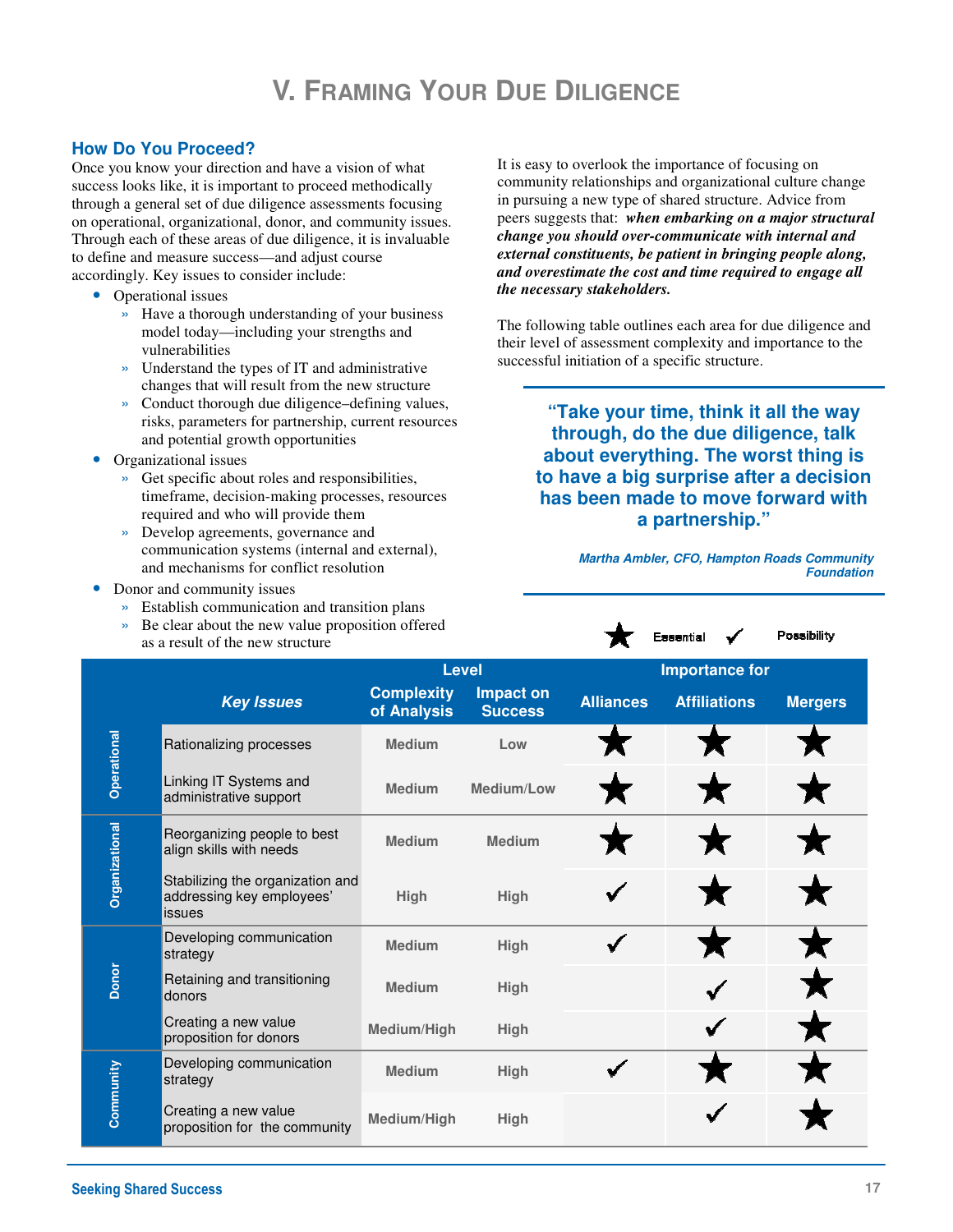## **VI. CONCLUSION**

Despite the complexities, the community foundation field could benefit significantly by moving together toward a greater level of shared success. The growing demands on community foundations stress the importance of optimizing the business model. And while not every community foundation currently faces the right opportunity to share success, few community foundations can afford to overlook the benefits of new structures:

- Ability to leverage specialized expertise
- Positioning to better promote philanthropy and engage donors in the region
- Opportunities to amplify community leadership and program strategy
- Economies of scale and cost savings

No matter which definition of "share" is most central to your thinking and which option makes sense to consider, the lessons from across the field about successfully navigating shared success boil down to a few basic principles: develop trust and clear communications with your partner, understand the motivations and expectations of each partner, and recognize the process as an evolution but never lose sight of the goals. While the list is short, keeping these in mind is perhaps the most essential precursor to exploring options for shared success.

#### **Heed the Advice of Your Peers**

In moving forward to consider the possibilities, colleagues from across the field who have had success innovating the business model with new structures offer a wealth of advice.

#### **Focus on building trust and developing open communications in early discussions**

- "As much as you think you are over-communicating, you are probably not. No matter how much you communicate it is often not enough." - *Caretha Coleman, Board Member, Silicon Valley Community Foundation*
- "Keeping open communication with the two boards" was very important. Each time a new issue was raised we would meet with the directors. Face to face meetings in a small setting were the most effective means of communicating." - *Tim Fretthold, Board Officer, Community Foundation of the Gunnison Valley*
- "It is very important to build the trust between different areas. You need to forget the discussions about the infrastructure and talk about building trust first." - *Kevin Hartwick, Board Member, Humboldt Area Foundation*
- "Our affiliate model is a great opportunity to increase sustainability for all members. At times it has been a struggle to get everyone on the same page; you have to

be flexible and open. Successful partnerships cannot be about power and control, instead they have to be about the good of the whole." - *Terri Johnson, Executive Director, Northern Indiana Community Foundation*

#### **Identify core motivations and test alignment of potential partners' expectations**

- "You have to be clear about the value each organization" gets from the partnership. Also, being explicit about the sought after benefits will lead you to determine which structure is right for you." - *Grant Oliphant, CEO, The Pittsburgh Foundation*
- "If you enter into a situation where the attitude is, 'we think we're doing them a favor and they think they're doing us a favor,' then that's a bad dynamic for a partnership and it's easy to get into situation where somebody may take their marbles and go home." - *Hans Dekker, President, Community Foundation of New Jersey*
- "For a smaller, emerging community foundation considering a partnership, it's important to vet your partner. These partnerships are about service and added value. You do not want to partner with someone that does not understand this." *- Steven Moore, Associate Director for Donor Relations and Regional Giving, The Columbus Foundation*

#### **Recognize that the process includes some uncertainty, and will be an evolution**

- "Be up front and forthright about what you don't know. When I was asked things by people in open sessions that I did not know the answer to, I would say 'I don't know,' and as a result I was viewed as being up front with people. I told people 'there are going to be changes, but I don't know what they will be.'" - *Emmett Carson, CEO, Silicon Valley Community Foundation*
- "Be sure that people understand that the partnership is an evolution and should not remain static. Communities grow and change and as a result both partners need to adjust to that growth and change." - *Carla Roberts, former Vice President of Affiliates, Arizona Community Foundation*

#### **Closing Thoughts**

While alliances, affiliations, and mergers are not the right answer for all instances, they can be part of the business model solution for community foundation leaders who believe that philanthropy in their region should be more integrated, or for leaders who are willing to make tradeoffs between autonomy and the ability to leverage shared resources. Those who find the right opportunities to share success and proceed in a measured way will generate benefits that translate into greater sustainability and impact.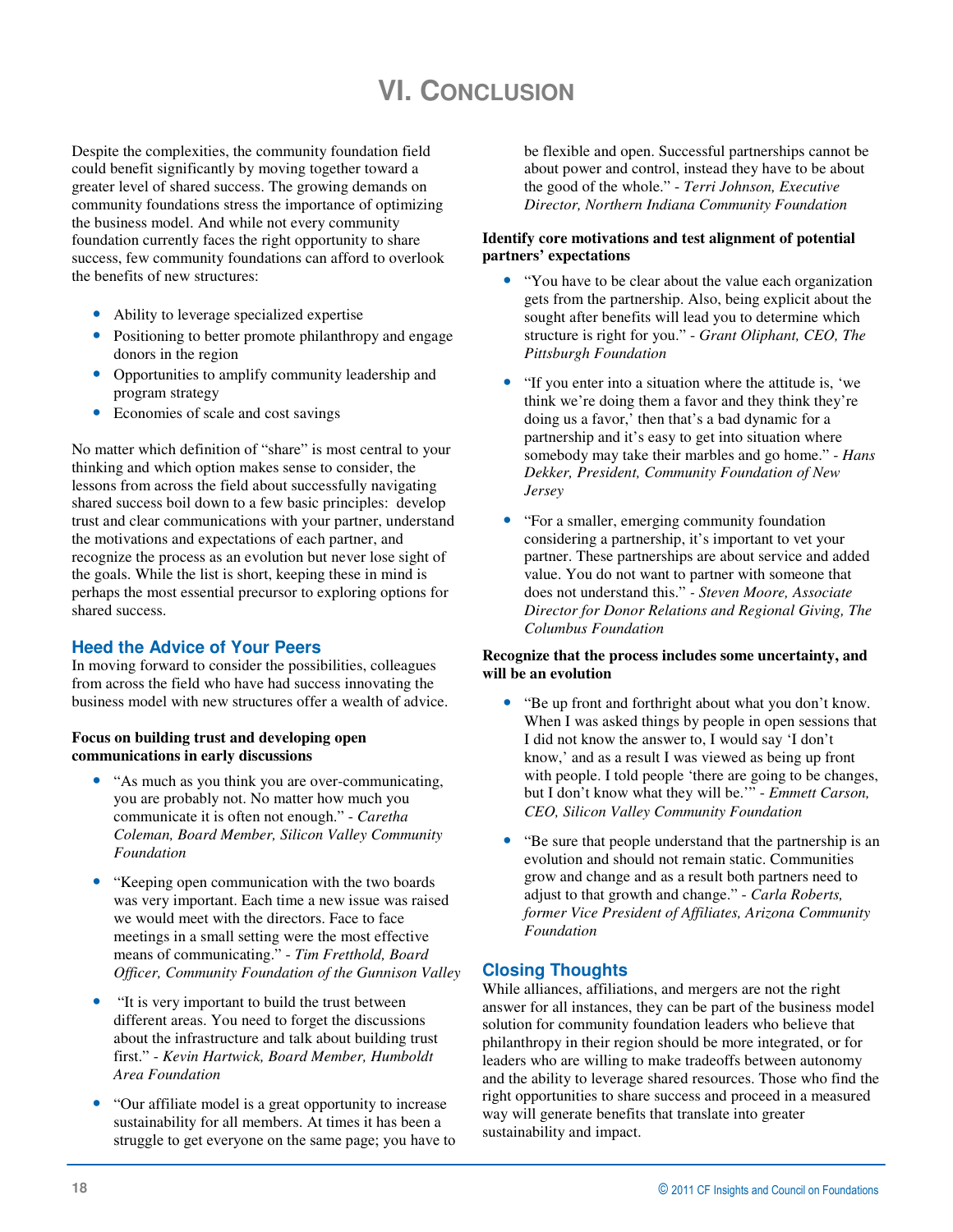## **VII. APPENDIX**

### VII. APPENDIX

| <b>Case Studies</b> |    |
|---------------------|----|
| $\bullet$           |    |
| $\bullet$           |    |
| $\bullet$           |    |
| $\bullet$           |    |
| $\bullet$           |    |
|                     |    |
|                     | 26 |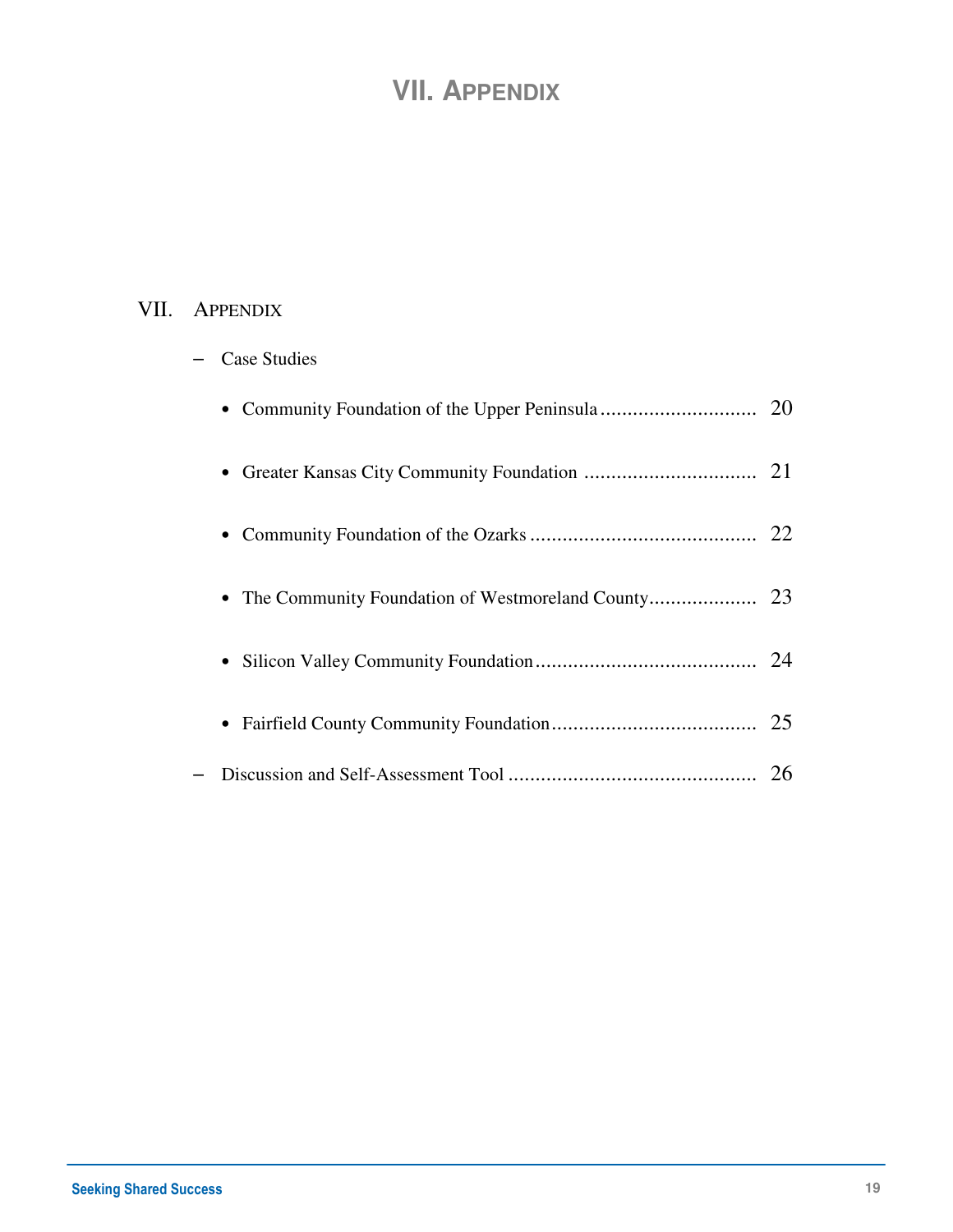

| <b>Name</b>                                                                                                                                                                 |          | Community Foundation of the Upper Peninsula                                                                                                                                                                                                                                                                                                                                                                                                                                              |                |                                                                                                                                                                                  | community foundation                                                              |  |  |  |  |
|-----------------------------------------------------------------------------------------------------------------------------------------------------------------------------|----------|------------------------------------------------------------------------------------------------------------------------------------------------------------------------------------------------------------------------------------------------------------------------------------------------------------------------------------------------------------------------------------------------------------------------------------------------------------------------------------------|----------------|----------------------------------------------------------------------------------------------------------------------------------------------------------------------------------|-----------------------------------------------------------------------------------|--|--|--|--|
| Location                                                                                                                                                                    | Michigan |                                                                                                                                                                                                                                                                                                                                                                                                                                                                                          |                |                                                                                                                                                                                  | of the Upper Peninsula                                                            |  |  |  |  |
| <b>Assets</b>                                                                                                                                                               | \$19M    |                                                                                                                                                                                                                                                                                                                                                                                                                                                                                          |                |                                                                                                                                                                                  |                                                                                   |  |  |  |  |
| Date Founded 2003                                                                                                                                                           |          |                                                                                                                                                                                                                                                                                                                                                                                                                                                                                          |                |                                                                                                                                                                                  | For good. For ever."                                                              |  |  |  |  |
| <b>Alliances</b>                                                                                                                                                            |          | <b>Affiliations</b>                                                                                                                                                                                                                                                                                                                                                                                                                                                                      | <b>Mergers</b> |                                                                                                                                                                                  |                                                                                   |  |  |  |  |
|                                                                                                                                                                             |          |                                                                                                                                                                                                                                                                                                                                                                                                                                                                                          |                |                                                                                                                                                                                  |                                                                                   |  |  |  |  |
|                                                                                                                                                                             |          |                                                                                                                                                                                                                                                                                                                                                                                                                                                                                          |                |                                                                                                                                                                                  |                                                                                   |  |  |  |  |
| What was the primary<br>motivation?                                                                                                                                         |          | Community Foundation of the U.P.'s beginnings are steeped in collaboration. The Council of<br>Michigan Foundations provided assistance and expertise to unite the various community<br>foundations serving the U.P. region under one umbrella. Out of that initiative was born the<br>Community Foundation of the U.P. and its affiliate model. Motivated by its desire to expand its<br>mission to collaborate with and assist other community foundations, Community Foundation of the |                |                                                                                                                                                                                  |                                                                                   |  |  |  |  |
|                                                                                                                                                                             |          | U.P. established its "Service Hub" in 2005 for independent, non-affiliated foundations to receive<br>information management services for a monthly fee. Clients of the services are motivated by a<br>desire to save on administrative costs, rely on a trusted entity with back office infrastructure in<br>place, and focus their efforts elsewhere.                                                                                                                                   |                |                                                                                                                                                                                  |                                                                                   |  |  |  |  |
| <b>What decisions were</b><br>made about identity?                                                                                                                          |          |                                                                                                                                                                                                                                                                                                                                                                                                                                                                                          |                |                                                                                                                                                                                  | As clients of the Service Hub, community foundations maintain their own identity. |  |  |  |  |
| What strategic decisions<br>The independent foundations maintain their strategic direction as clients, including continued<br>were made?<br>management of their own assets. |          |                                                                                                                                                                                                                                                                                                                                                                                                                                                                                          |                |                                                                                                                                                                                  |                                                                                   |  |  |  |  |
| What leadership changes<br>were made?                                                                                                                                       |          |                                                                                                                                                                                                                                                                                                                                                                                                                                                                                          |                | Service Hub clients maintain their own leadership and focus their efforts on fundraising and<br>grantmaking, leaving the administrative work to Community Foundation of the U.P. |                                                                                   |  |  |  |  |

**"An initial alliance in the Upper Peninsula proved to be ineffective simply because of its size. There were 15-16 community foundations in the area that had different interests and sometimes conflicts. They had no real reason to be together. A reconfiguration of eight community foundations interested in collaboration ultimately formed a better alliance."** 

**Debra Millican, Office Manager, Community Foundation of the Upper PeninsulaCommunity Foundation** 

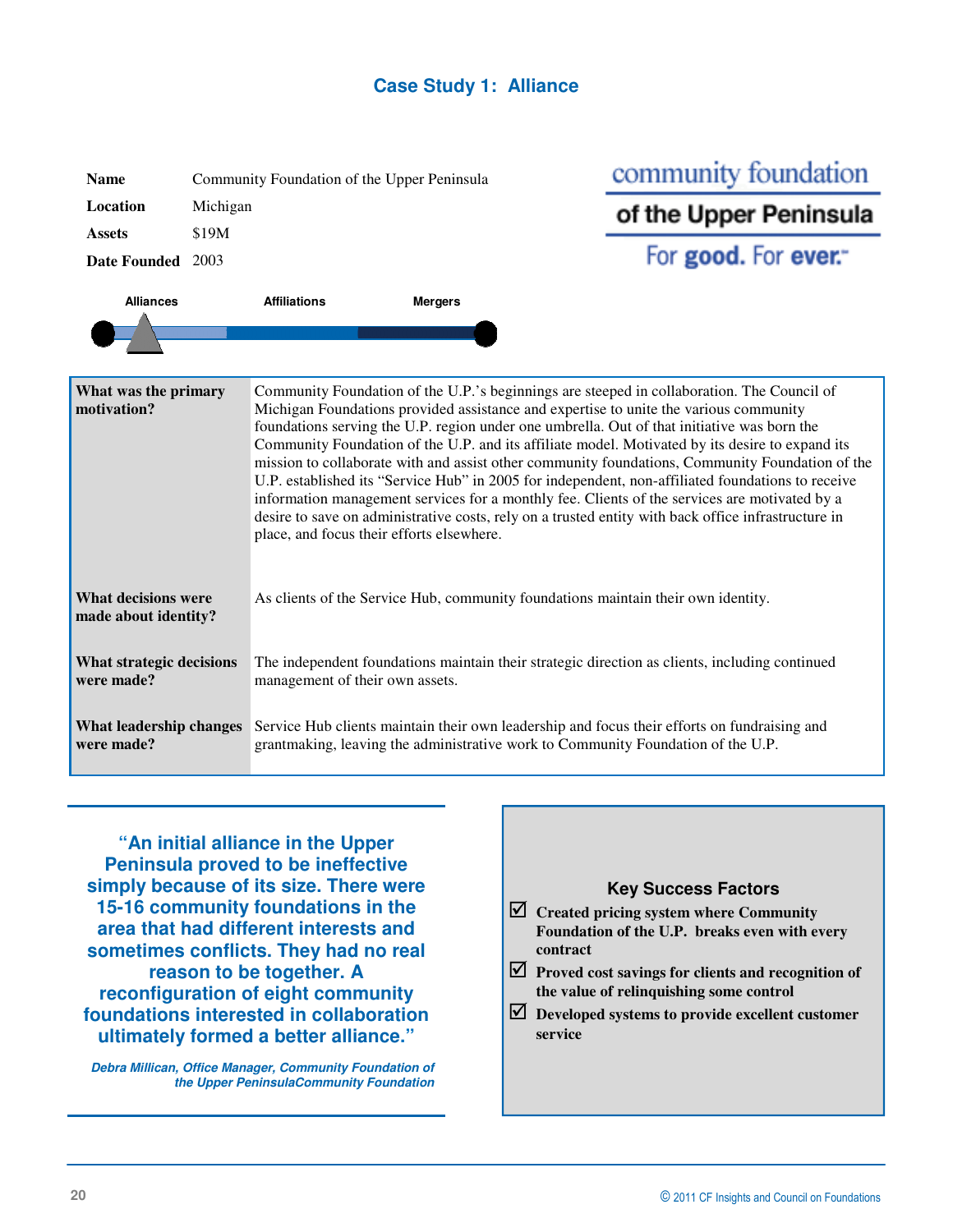#### **Case Study 2: Alliance and Affiliation**

| <b>Name</b>                                                                                                                                                                                                                                                                                                                             | Greater Horizons, Greater Kansas City<br><b>Community Foundation</b> |  |  |  |  |  |  | GREATER HORIZONS         |  |  |
|-----------------------------------------------------------------------------------------------------------------------------------------------------------------------------------------------------------------------------------------------------------------------------------------------------------------------------------------|----------------------------------------------------------------------|--|--|--|--|--|--|--------------------------|--|--|
| Location                                                                                                                                                                                                                                                                                                                                | <b>Missouri</b>                                                      |  |  |  |  |  |  |                          |  |  |
| <b>Assets</b>                                                                                                                                                                                                                                                                                                                           | \$1B                                                                 |  |  |  |  |  |  | GIVING BETTER. YOUR WAY. |  |  |
| Date Founded 1978                                                                                                                                                                                                                                                                                                                       |                                                                      |  |  |  |  |  |  |                          |  |  |
| <b>Alliances</b>                                                                                                                                                                                                                                                                                                                        | <b>Affiliations</b><br><b>Mergers</b>                                |  |  |  |  |  |  |                          |  |  |
| Kansas City established Greater Horizons as the management hub of its local affiliate and back<br>What was the primary<br>motivation?<br>office service offerings to independent community foundations nationally. Through Greater<br>Horizons, Kansas City is able to focus on its mission to help the community foundation field grow |                                                                      |  |  |  |  |  |  |                          |  |  |

| HIVLIVALIVIL:                               | UTILE SCIVICE UTICITIII S IU INGELIALIII COMMUNIII V TURNUAIIONS HAITONAITY. TINUUSII UTCAICI<br>Horizons, Kansas City is able to focus on its mission to help the community foundation field grow,<br>innovate product offerings, and assist smaller community foundations by offering the infrastructure<br>needed for success. Community foundations who affiliate are often smaller and lack the funds to set<br>up an administrative structure. Additionally, they seek the opportunity to publicly align themselves<br>with Kansas City. Community foundations seeking back office support are generally motivated by a<br>desire to cut costs and rely upon an organization that has significant infrastructure in place to meet<br>their needs. |
|---------------------------------------------|---------------------------------------------------------------------------------------------------------------------------------------------------------------------------------------------------------------------------------------------------------------------------------------------------------------------------------------------------------------------------------------------------------------------------------------------------------------------------------------------------------------------------------------------------------------------------------------------------------------------------------------------------------------------------------------------------------------------------------------------------------|
| What decisions were<br>made about identity? | Affiliates are component funds with Kansas City and adopt branding that is consistent with Kansas<br>City. Non-affiliates are located outside of Kansas City's service area and maintain their own brands<br>and identities.                                                                                                                                                                                                                                                                                                                                                                                                                                                                                                                            |
| What strategic decisions<br>were made?      | Affiliates pursue their continued strategy with work reinforced and informed by Kansas City.<br>Independent community foundations maintain their strategic course. Both affiliates and independent<br>foundations transfer their assets to Kansas City for management.                                                                                                                                                                                                                                                                                                                                                                                                                                                                                  |
| What leadership changes<br>were made?       | Affiliate leaders align themselves with the policies of Kansas City and shift focus to grantmaking<br>and fundraising. Independent community foundations also shift focus, but maintain a separate<br>management structure for decision-making.                                                                                                                                                                                                                                                                                                                                                                                                                                                                                                         |

**"An essential aspect of our mission is to increase charitable giving, and by providing a business solution to those who may need it, we hope to see the field grow. At the same time we are strengthening our own organization by building the bench strength of our staff. Our clients' questions and thinking have helped us innovate."** 

**Laura McKnight, CEO, Greater Kansas City Community Foundation** 

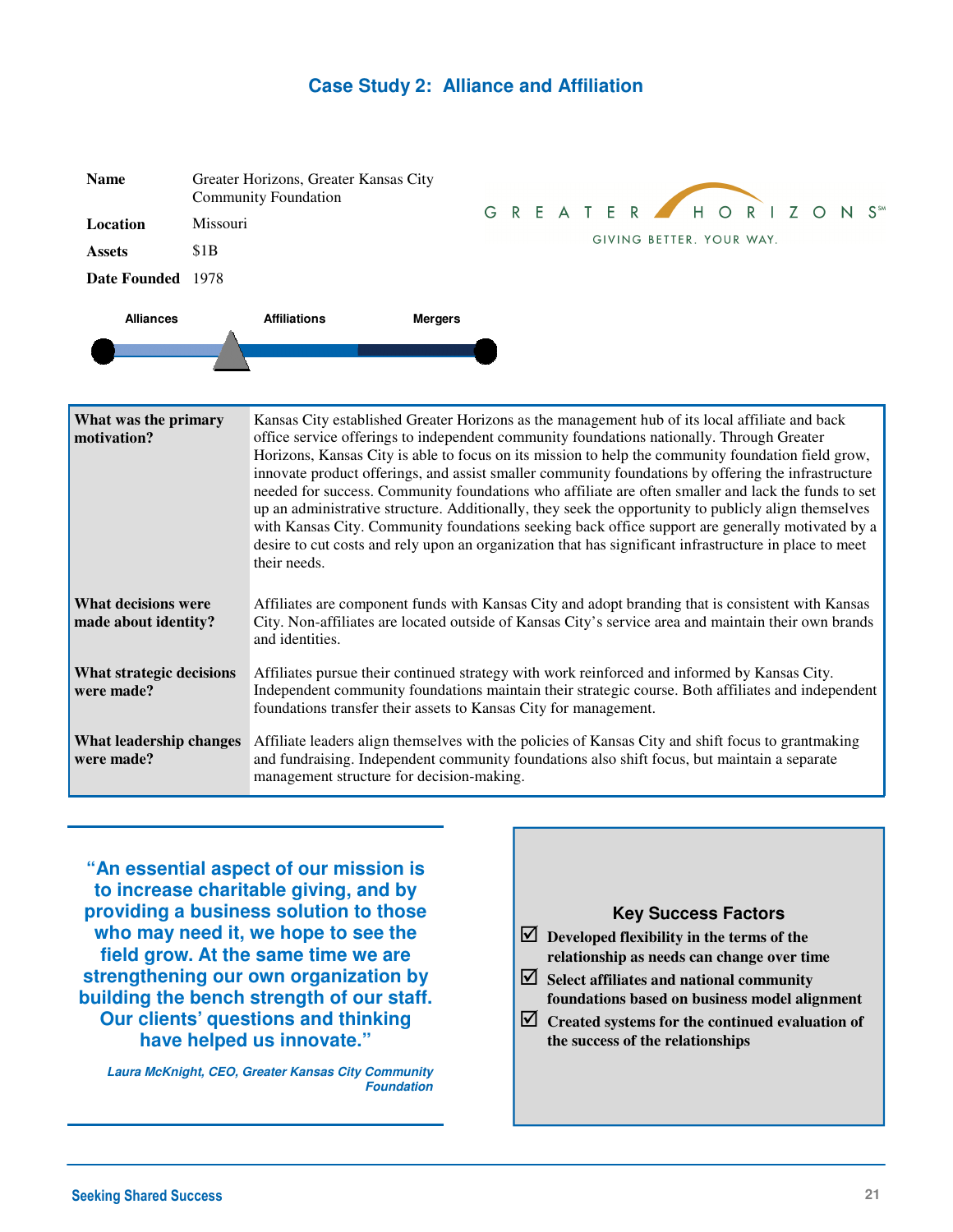#### **Case Study 3: Affiliation**

| <b>Name</b>                                        |          |                     | Community Foundation of the Ozarks (CFO)                                                                                                                                                                                                                            |  |                                                                                                                                                                                                                                                                                                                                                                                                                      |  |  |
|----------------------------------------------------|----------|---------------------|---------------------------------------------------------------------------------------------------------------------------------------------------------------------------------------------------------------------------------------------------------------------|--|----------------------------------------------------------------------------------------------------------------------------------------------------------------------------------------------------------------------------------------------------------------------------------------------------------------------------------------------------------------------------------------------------------------------|--|--|
| Location                                           | Missouri |                     |                                                                                                                                                                                                                                                                     |  | Community Foundation of the Ozarks                                                                                                                                                                                                                                                                                                                                                                                   |  |  |
| <b>Affiliates</b>                                  | 42       |                     |                                                                                                                                                                                                                                                                     |  |                                                                                                                                                                                                                                                                                                                                                                                                                      |  |  |
| <b>Assets</b>                                      | \$121M   |                     |                                                                                                                                                                                                                                                                     |  |                                                                                                                                                                                                                                                                                                                                                                                                                      |  |  |
| <b>Alliances</b>                                   |          | <b>Affiliations</b> | <b>Mergers</b>                                                                                                                                                                                                                                                      |  |                                                                                                                                                                                                                                                                                                                                                                                                                      |  |  |
|                                                    |          |                     |                                                                                                                                                                                                                                                                     |  |                                                                                                                                                                                                                                                                                                                                                                                                                      |  |  |
|                                                    |          |                     |                                                                                                                                                                                                                                                                     |  |                                                                                                                                                                                                                                                                                                                                                                                                                      |  |  |
| What was the primary<br>motivation?                |          |                     | legal support and to focus on the needs of the communities they know.                                                                                                                                                                                               |  | For CFO, an affiliate model felt like an effective way to engage in outreach to rural communities<br>and offer administrative and investment support. CFO recognized the need to address issues on a<br>regional level, rather than focusing within the city limits of Springfield. For affiliates, CFO offers<br>the opportunity to run a successful foundation without the need to build up the infrastructure and |  |  |
| <b>What decisions were</b><br>made about identity? |          |                     | helping affiliates with promotional and public outreach.                                                                                                                                                                                                            |  | CFO has a brand that most of the affiliates follow. CFO also has a communication and marketing<br>staff that works closely with affiliates and developed a universal brochure that affiliates can use and<br>customize to report to their donors and communities. CFO views one of its key responsibilities as                                                                                                       |  |  |
| What strategic decisions<br>were made?             |          |                     | CFO stresses in its communications with affiliates and potential affiliates that the affiliate model<br>can strategically address the long term health of rural communities, which is tied to the generational<br>transfer of wealth and increasing planned giving. |  |                                                                                                                                                                                                                                                                                                                                                                                                                      |  |  |
| <b>What leadership changes</b><br>were made?       |          |                     |                                                                                                                                                                                                                                                                     |  | Boards of affiliates have the responsibility to develop funds and make grants based on the fact that<br>they know their communities best. CFO, because of its infrastructure, can focus on the accounting<br>and administrative work for the affiliate. CFO gives the local affiliate a lot of autonomy on<br>development and granting of funds so they feel they have the local connection and independence.        |  |  |

**"Communities that see a need for a foundation and speak with us recognize the value we can offer them. After a few conversations about what CFO could provide, one community told us 'why would we want to do it any other way than affiliate with you?'"** 

**Brian Fogle, President, Community Foundation of the Ozarks** 

#### **Key Success Factors**  - **Received initial grant to fund the early outreach efforts that led to the addition of several affiliates to the system**

- **Require \$30k in unrestricted endowment in order for a community foundation to affiliate**
- **Created governing document for affiliates addressing basic governance rules and provide on-going guidance on governance and building an effective board**
- **Established affiliate representation on CFO's board**
- **Created two regional offices whose sole purpose is to support the affiliates**
- **Established flexibility within the system so that each affiliate receives service offerings that address their primary needs and goals**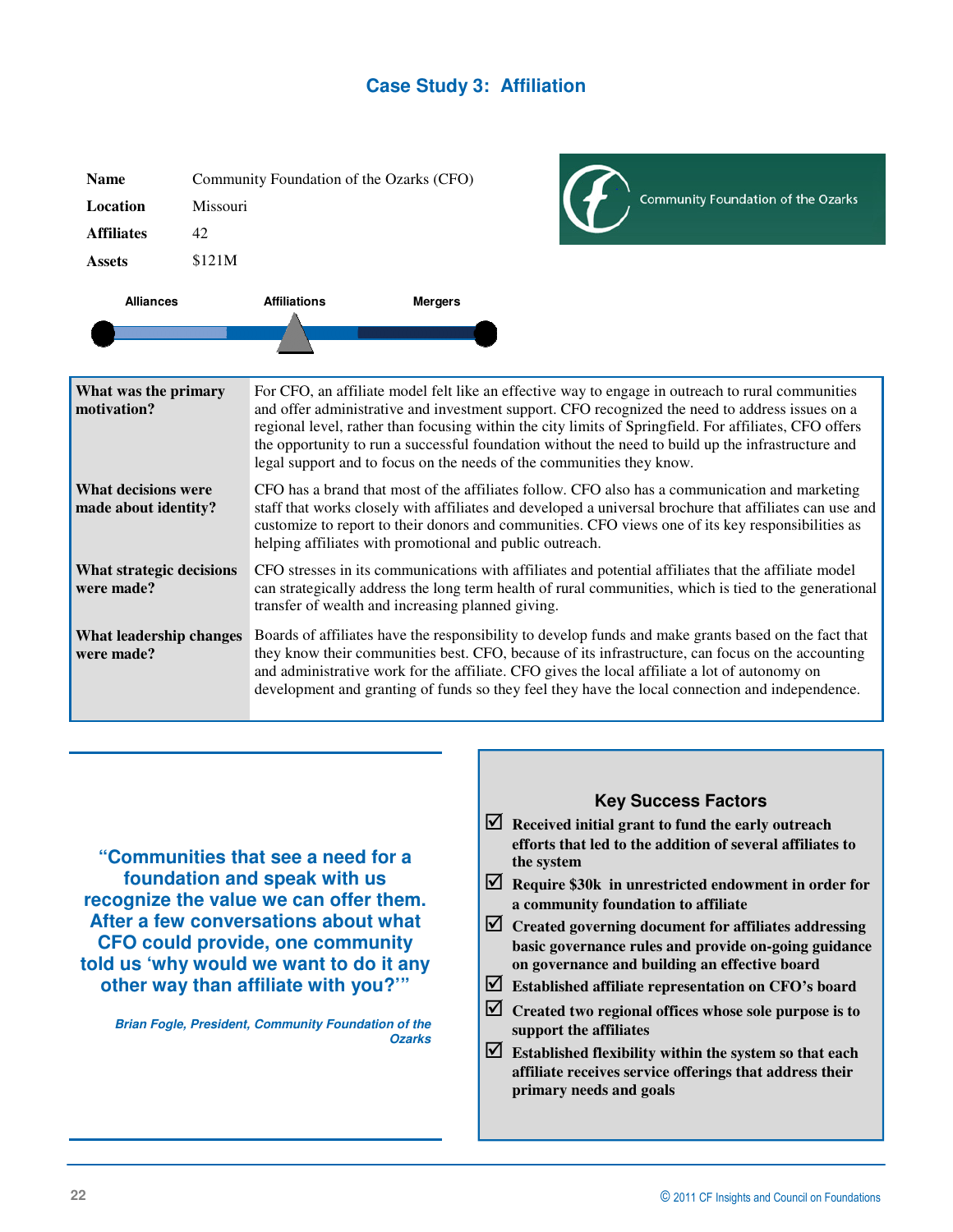#### **Case Study 4: Affiliation**

| The Pittsburgh Foundation (TPF) and The<br><b>Name</b><br>Community Foundation of Westmoreland County<br>(CFWC)                                                                                                                                                                                                                                                                                                                                                                                                                       |              |                                                                                                                                                                                                                                                                                                                                                                                                                                                                     | COMMUNITY.<br>FOUNDATION<br>Анцилиз with The Pittsmugh Foundation                           |                                                                              |  |
|---------------------------------------------------------------------------------------------------------------------------------------------------------------------------------------------------------------------------------------------------------------------------------------------------------------------------------------------------------------------------------------------------------------------------------------------------------------------------------------------------------------------------------------|--------------|---------------------------------------------------------------------------------------------------------------------------------------------------------------------------------------------------------------------------------------------------------------------------------------------------------------------------------------------------------------------------------------------------------------------------------------------------------------------|---------------------------------------------------------------------------------------------|------------------------------------------------------------------------------|--|
| <b>Location</b>                                                                                                                                                                                                                                                                                                                                                                                                                                                                                                                       | Pennsylvania |                                                                                                                                                                                                                                                                                                                                                                                                                                                                     |                                                                                             |                                                                              |  |
| <b>Structure</b><br><b>Finalized</b>                                                                                                                                                                                                                                                                                                                                                                                                                                                                                                  | 2010         |                                                                                                                                                                                                                                                                                                                                                                                                                                                                     |                                                                                             | "It is a merger that has been given<br>the best features of an affiliation." |  |
| <b>Alliances</b>                                                                                                                                                                                                                                                                                                                                                                                                                                                                                                                      |              | <b>Affiliations</b>                                                                                                                                                                                                                                                                                                                                                                                                                                                 | <b>Mergers</b>                                                                              | <b>Grant Oliphant, CEO, The Pittsburgh Foundation</b>                        |  |
|                                                                                                                                                                                                                                                                                                                                                                                                                                                                                                                                       |              |                                                                                                                                                                                                                                                                                                                                                                                                                                                                     |                                                                                             |                                                                              |  |
| What was the primary<br>motivation?                                                                                                                                                                                                                                                                                                                                                                                                                                                                                                   |              | TPF and CFWC discussed a variety of options on how they might structure a partnership, including<br>back office sharing and forming a Westmoreland Supporting Organization. However, after<br>clarifying motivations and the benefits for each party, an affiliate structure was decided upon in<br>which TPF provides back office, accounting, and donor services support and CFWC staff and board<br>focus on fundraising and grantmaking in Westmoreland County. |                                                                                             |                                                                              |  |
| To move forward with the affiliation, it was imperative to CFWC staff and board that they preserve<br><b>What decisions were</b><br>their identity and local autonomy instead of being fully submerged within TPF. Additionally, TPF<br>made about identity?<br>determined that its reach into Westmoreland County would be more successful if managed through<br>a local presence. As such, CFCW's external communications are branded as Community<br>Foundation of Westmoreland County, Affiliated with The Pittsburgh Foundation. |              |                                                                                                                                                                                                                                                                                                                                                                                                                                                                     |                                                                                             |                                                                              |  |
| What strategic decisions<br>were made?                                                                                                                                                                                                                                                                                                                                                                                                                                                                                                |              | Both foundations are making a strategic push to address programmatic areas on a regional scale and<br>to increase community impact and reach into Westmoreland County.                                                                                                                                                                                                                                                                                              |                                                                                             |                                                                              |  |
| <b>What leadership changes</b><br>employees of TPF.<br>were made?                                                                                                                                                                                                                                                                                                                                                                                                                                                                     |              |                                                                                                                                                                                                                                                                                                                                                                                                                                                                     | CFWC's board transitioned from a governance board to an advisory board and all staff became |                                                                              |  |

**"By joining forces with The Pittsburgh Foundation we have effectively addressed operational and organizational issues because we can tap into the specialists at Pittsburgh. Once the transition is complete, 60% to 70% of our time will be spent out of the office, in the community – engaging in endowment building, convening, and match-making – allowing us to better meet the demand of what the community has been expecting from us."** 

**Kirk Utzinger, Executive Director, The Community Foundation of Westmoreland County, Affiliated with The Pittsburgh Foundation** 

#### **Key Success Factors**

- **Created opportunity to focus on issues from a regional perspective**
- **Built momentum for Pittsburgh's community leadership and outreach**
- **Established system for addressing needs of Westmoreland donors and the community**
- **Maintained Westmoreland identity and expertise**
- **Built trust by creating a transparent decision-making process on policies and systems**
- **Vocalized and addressed expectations for both parties to create a win-win scenario**
- **Discussion initiated by CFCW, which removed the perception of a "take-over" by TPF**

|             | <b>Year Founded</b> | <b>Total Assets</b> | <b>Population Served</b> | #FTEs |  |
|-------------|---------------------|---------------------|--------------------------|-------|--|
| <b>TPF</b>  | 1945                | \$688 M             | 1.3 M                    | 33    |  |
| <b>CFWC</b> | 1995                | \$15 <sub>M</sub>   | 362,000                  |       |  |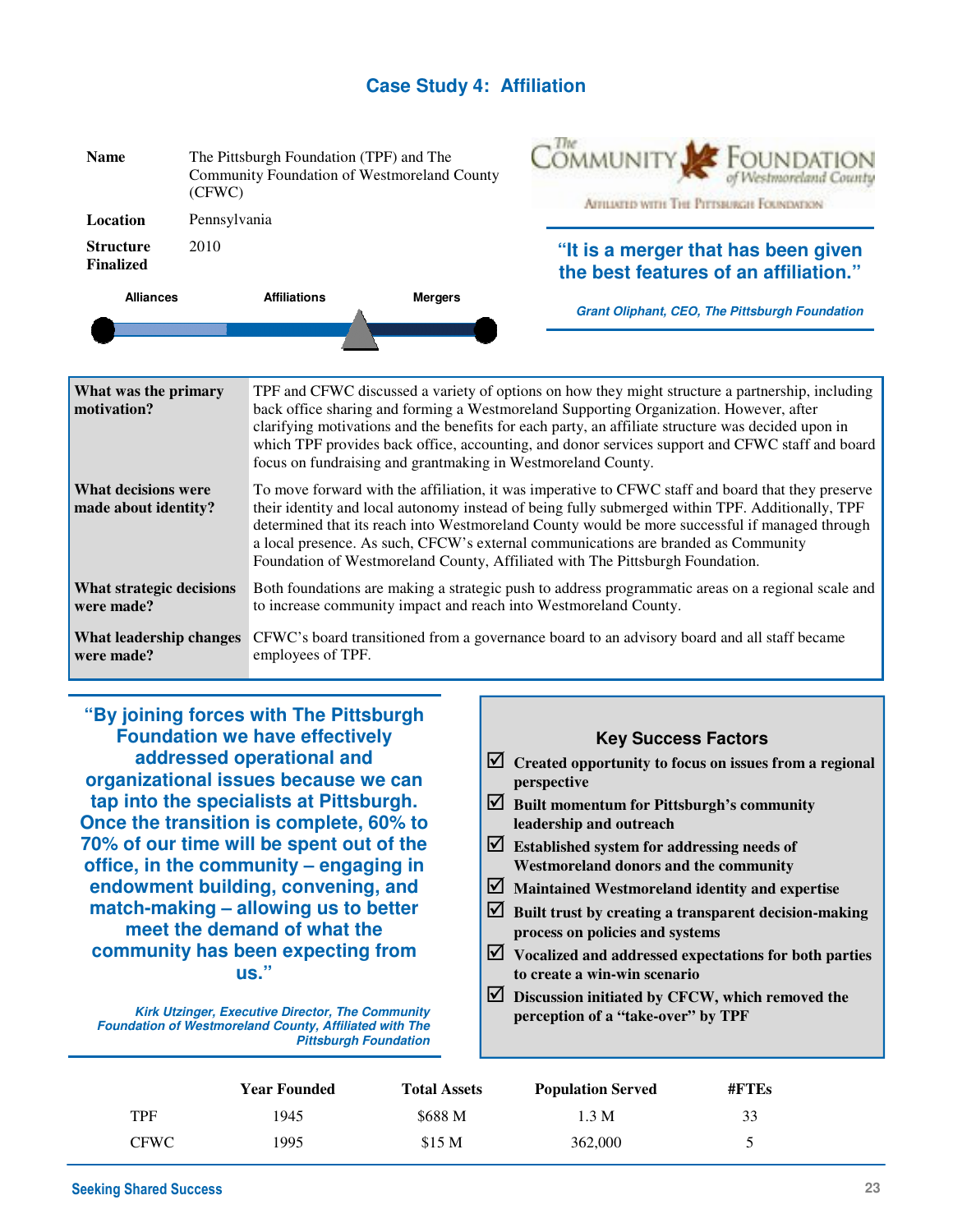#### **Case Study 6: Merger**

| <b>Name</b>                                                                                                                                                                                                                                           | Community Foundation Silicon Valley (CFSV)<br>and Peninsula Community Foundation (PCF) |                                                                                                                                                                                                                                                                                                                                                                                                                                                                                                                              |                | <b>communitys</b><br>SILICON |                                                                |
|-------------------------------------------------------------------------------------------------------------------------------------------------------------------------------------------------------------------------------------------------------|----------------------------------------------------------------------------------------|------------------------------------------------------------------------------------------------------------------------------------------------------------------------------------------------------------------------------------------------------------------------------------------------------------------------------------------------------------------------------------------------------------------------------------------------------------------------------------------------------------------------------|----------------|------------------------------|----------------------------------------------------------------|
| Location                                                                                                                                                                                                                                              | California                                                                             |                                                                                                                                                                                                                                                                                                                                                                                                                                                                                                                              |                |                              | VALLEY<br>tounda<br>SERVING SAN MATEO AND SANTA CLARA COUNTIES |
| <b>Structure</b><br><b>Finalized</b>                                                                                                                                                                                                                  | 2006                                                                                   |                                                                                                                                                                                                                                                                                                                                                                                                                                                                                                                              |                |                              |                                                                |
| <b>Alliances</b>                                                                                                                                                                                                                                      |                                                                                        | <b>Affiliations</b>                                                                                                                                                                                                                                                                                                                                                                                                                                                                                                          | <b>Mergers</b> |                              |                                                                |
|                                                                                                                                                                                                                                                       |                                                                                        |                                                                                                                                                                                                                                                                                                                                                                                                                                                                                                                              |                |                              |                                                                |
| What was the primary<br>motivation?                                                                                                                                                                                                                   |                                                                                        | With increasingly overlapping service areas, CFSV and PCF decided that they could have greater<br>influence in the community as one organization. While numerous options were assessed, including<br>back office sharing and programmatic alignment, it was decided that the most effective impact<br>would occur if the two foundations had a single board and one management structure that could be<br>the voice for regional issues. A secondary motivation was to obtain some efficiencies of scale and<br>lower costs. |                |                              |                                                                |
| <b>What decisions were</b><br>made about identity?                                                                                                                                                                                                    |                                                                                        | CFSV and PCF combined identities to gain greater strength in the community. With respect to the<br>final name, which was described as a sticking point for some, development staff at PCF recognized<br>that the service area was recognizable as Silicon Valley.                                                                                                                                                                                                                                                            |                |                              |                                                                |
| What strategic decisions<br>were made?                                                                                                                                                                                                                |                                                                                        | As a merged entity CFSV and PCF have an increased voice in the community on regional issues<br>and have made advances in advocacy and handling of complicated programmatic issues.                                                                                                                                                                                                                                                                                                                                           |                |                              |                                                                |
| With the departure of PCF's leader and the ensuing retirement of CFSV's leader, the opportunity<br>What leadership changes<br>was created to bring in a new CEO unaffiliated with either organization to lead the merged<br>were made?<br>foundation. |                                                                                        |                                                                                                                                                                                                                                                                                                                                                                                                                                                                                                                              |                |                              |                                                                |

#### **How are mergers of community foundations different from mergers in a for-profit environment?**

While perspectives vary on this question, many community foundation board members have experience with M&A in a corporate environment and a few important differences were cited:

A true "merger of equals" is more complex than an acquisition and rarely found in the for-profit world. "Virtually always in a merger or acquisition in the corporate world there is a much clearer winner and loser. With community foundations you can't have that winner-loser mentality." - *Greg Avis, former Board Member, Silicon Valley Community Foundation* 

Ownership by shareholders is very different from the sense of ownership felt by a community. "Shareholders only care at the end if you make more money. Communities don't measure success by asset acquisition." - *Emmett Carson, CEO, Silicon Valley Community Foundation*

In the for-profit world, M&A is more accepted and it is more of a way of life than in the non-profit world, making conversations easier to initiate.

Governance and leadership carries even more weight in a community foundation merger than in a corporate merger.

#### **Key Success Factors**

- **Through longer conversations about key decisions, managed the perception both internally and externally that neither PCF nor CFSV was the clear "winner" coming out of the merger, but rather the community**
- **Leveraged the complementary missions of each foundation—one foundation was more programmatic and the other was more donor/ corporate driven**
- **Developed good communication and openness between key players at each foundation**
- **Addressed mistrust and uncertainty among staff**
- **Received external funding of over \$3M for the merger process**

|      | <b>Year Founded</b> | <b>Total Assets</b> | <b>Population Served</b> | $#$ FTEs |  |
|------|---------------------|---------------------|--------------------------|----------|--|
| CFSV | 1954                | \$919 M             | 1.8M                     | 48       |  |
| PCF  | 1964                | \$612 M             | ıм                       | 59       |  |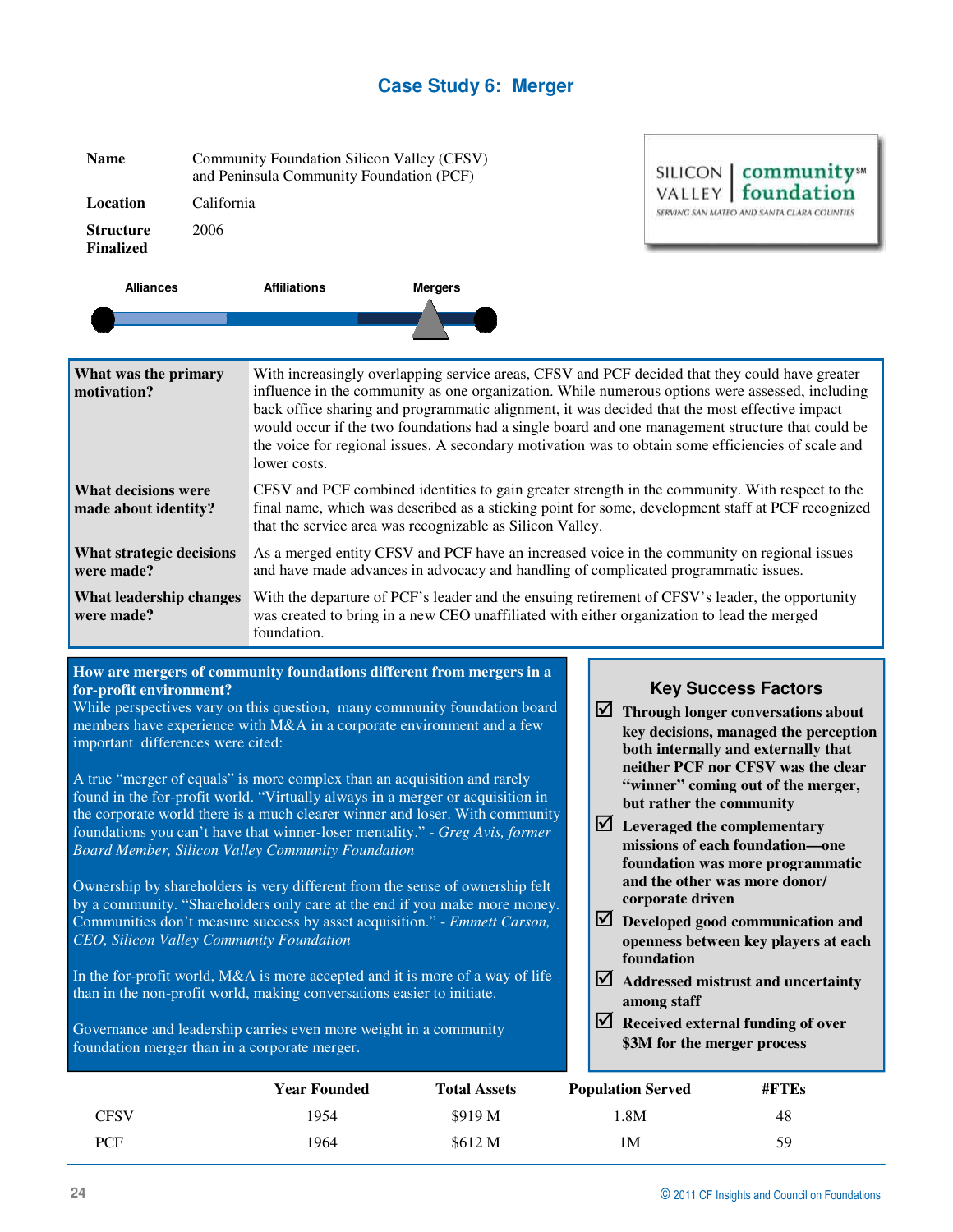#### **Case Study 7: Merger**

| <b>Name</b>                                  | Fairfield County Community Foundation (FCCF)<br>and Greater Bridgeport Area Foundation (GBAF)<br>Connecticut |                                                                                                                                                                                                                                                                   |                                                  | <b>Fairfield County<br/>Community Foundation</b>                                                                                                                                                                                                                                                                                                                                                               |  |
|----------------------------------------------|--------------------------------------------------------------------------------------------------------------|-------------------------------------------------------------------------------------------------------------------------------------------------------------------------------------------------------------------------------------------------------------------|--------------------------------------------------|----------------------------------------------------------------------------------------------------------------------------------------------------------------------------------------------------------------------------------------------------------------------------------------------------------------------------------------------------------------------------------------------------------------|--|
| Location                                     |                                                                                                              |                                                                                                                                                                                                                                                                   |                                                  |                                                                                                                                                                                                                                                                                                                                                                                                                |  |
| <b>Structure</b><br><b>Finalized</b>         | 2008                                                                                                         |                                                                                                                                                                                                                                                                   |                                                  |                                                                                                                                                                                                                                                                                                                                                                                                                |  |
| <b>Alliances</b>                             |                                                                                                              | <b>Affiliations</b>                                                                                                                                                                                                                                               | <b>Mergers</b>                                   |                                                                                                                                                                                                                                                                                                                                                                                                                |  |
|                                              |                                                                                                              |                                                                                                                                                                                                                                                                   |                                                  |                                                                                                                                                                                                                                                                                                                                                                                                                |  |
| What was the primary<br>motivation?          |                                                                                                              |                                                                                                                                                                                                                                                                   | attract new donors to support needs in the city. | FCCF is guided by a desire to address issues from a regional perspective and the merger supported<br>this effort. Additionally, Bridgeport was an important community for FCCF to establish a firmer<br>connection with given its high level of need and donor interest in the area. For GBAF the merger<br>offered an opportunity to address a leadership void, continue support of grantees in the area, and |  |
| What decisions were<br>made about identity?  |                                                                                                              | Leadership decided to maintain the FCCF name because FCCF was already a significant<br>grantmaker in the Bridgeport area and a well-established organization.                                                                                                     |                                                  |                                                                                                                                                                                                                                                                                                                                                                                                                |  |
| What strategic decisions<br>were made?       |                                                                                                              | A stipulation of the merger for FCCF was GBAF acceptance of the 2007 FCCF strategic plan. To<br>this end, FCCF leadership made several presentations to the GBAF board to get buy-in. The merger<br>reinforced FCCF's strategic direction, but did not change it. |                                                  |                                                                                                                                                                                                                                                                                                                                                                                                                |  |
| <b>What leadership changes</b><br>were made? |                                                                                                              | The CEO of GBAF had earlier resigned, creating an opportunity for discussions to move forward.<br>Additionally, a seat on the merged entity's board was offered to every GBAF board member.<br>GBAF chair was named vice chair of FCCF.                           |                                                  |                                                                                                                                                                                                                                                                                                                                                                                                                |  |

**"The merger process took a long time and required a tremendous amount of staff and board energy and commitment to build relationships. We thought that the process would be complete in oneand-a-half years, but it has been three years and we are still working on merger issues. It has been a surprise how much time and energy it has taken to make the merger solid."** 

**Susan Ross, CEO, Fairfield County Community Foundation** 

#### **Key Success Factors**

- **Established commitment for FCCF to spend a certain level of grants in Bridgeport after the merger**
- **Built trust over the course of the one-year discussion, particularly with the people who made up the 10-person merger committee**
- **Leveraged experience of the FCCF board chair with business mergers**
- **Recognized clear benefits as a result of the merger for both GBAF and FCCF**
- **Communicated with key stakeholders, including Bridgeport community, donors, and non-profits**
- **Used third party resources, including merger integration managers and the merger workbook developed by La Piana<sup>2</sup> allowing an outside perspective to guide the process that did not reflect one party's motivations**
- **Raised \$200k in funding for merger process**

|      | <b>Year Founded</b> | <b>Total Assets</b> | <b>Population Served</b> | $\#$ FTEs |  |
|------|---------------------|---------------------|--------------------------|-----------|--|
| FCCF | 1992                | \$97M               | 901,000                  | 12        |  |
| GBAF | 1967                | \$52M               | 348,000                  | 8         |  |

<sup>2</sup> For more information about this resource, visit http://www.lapiana.org/Research-Publications/Publications/Books/

dation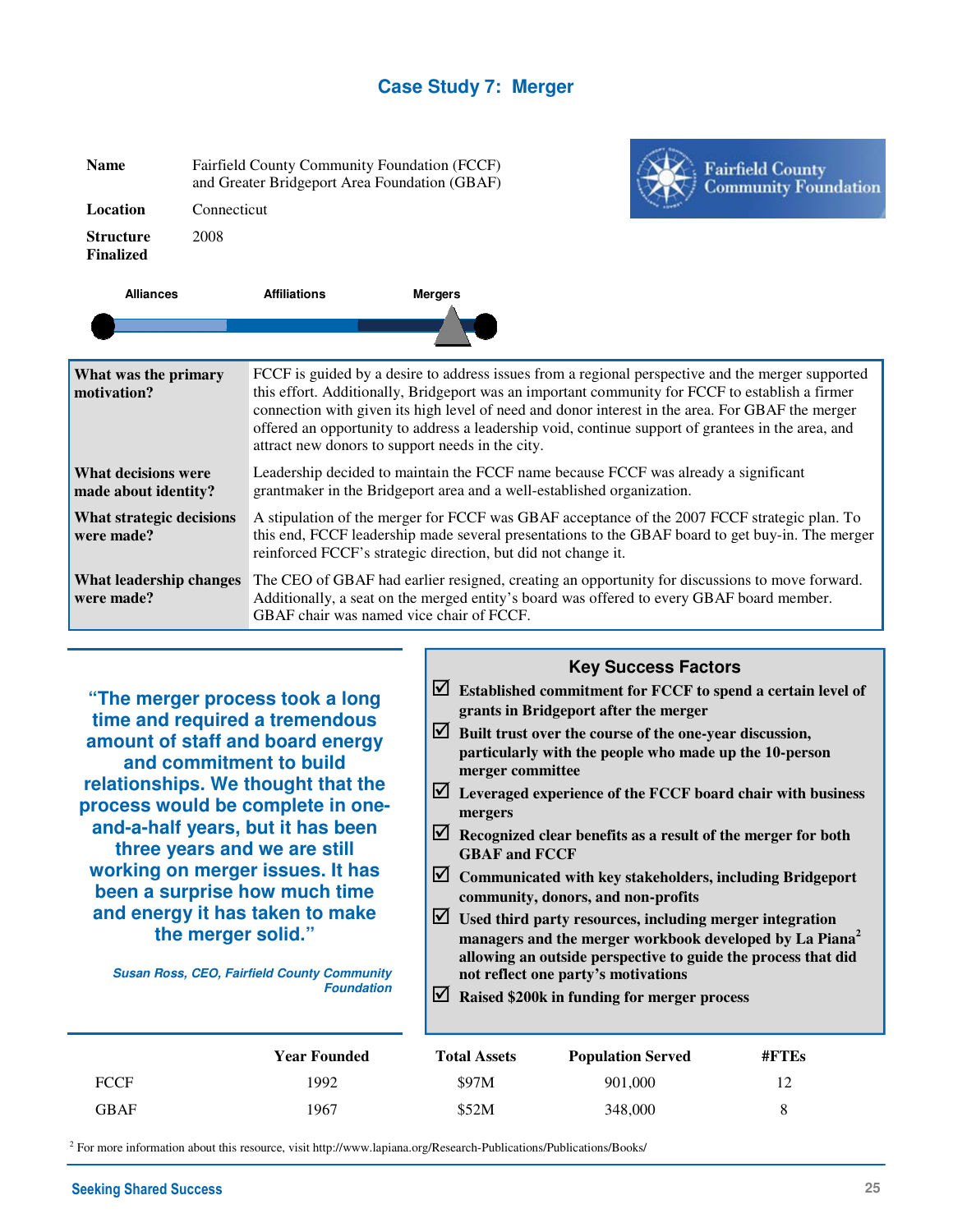#### **Board & Staff Discussion Facilitation Tool and Self-Assessment**

Use the tool below, either formally (collect, tally, and present responses) or informally (as a conversation starter), to conduct an important discussion with your board and/or staff about potential opportunities to adapt your community foundation's business model through an alliance, affiliation, or merger. This resource will help you determine your motivations for considering a new structure and clarify what you are willing or unwilling to give up. The answers should help you in structuring an option to meet your organizational needs.

#### 1. How open are you to considering a structural change?



#### 5. Is there another community foundation that overlaps with your geographic service area?

 $No$ 

Yes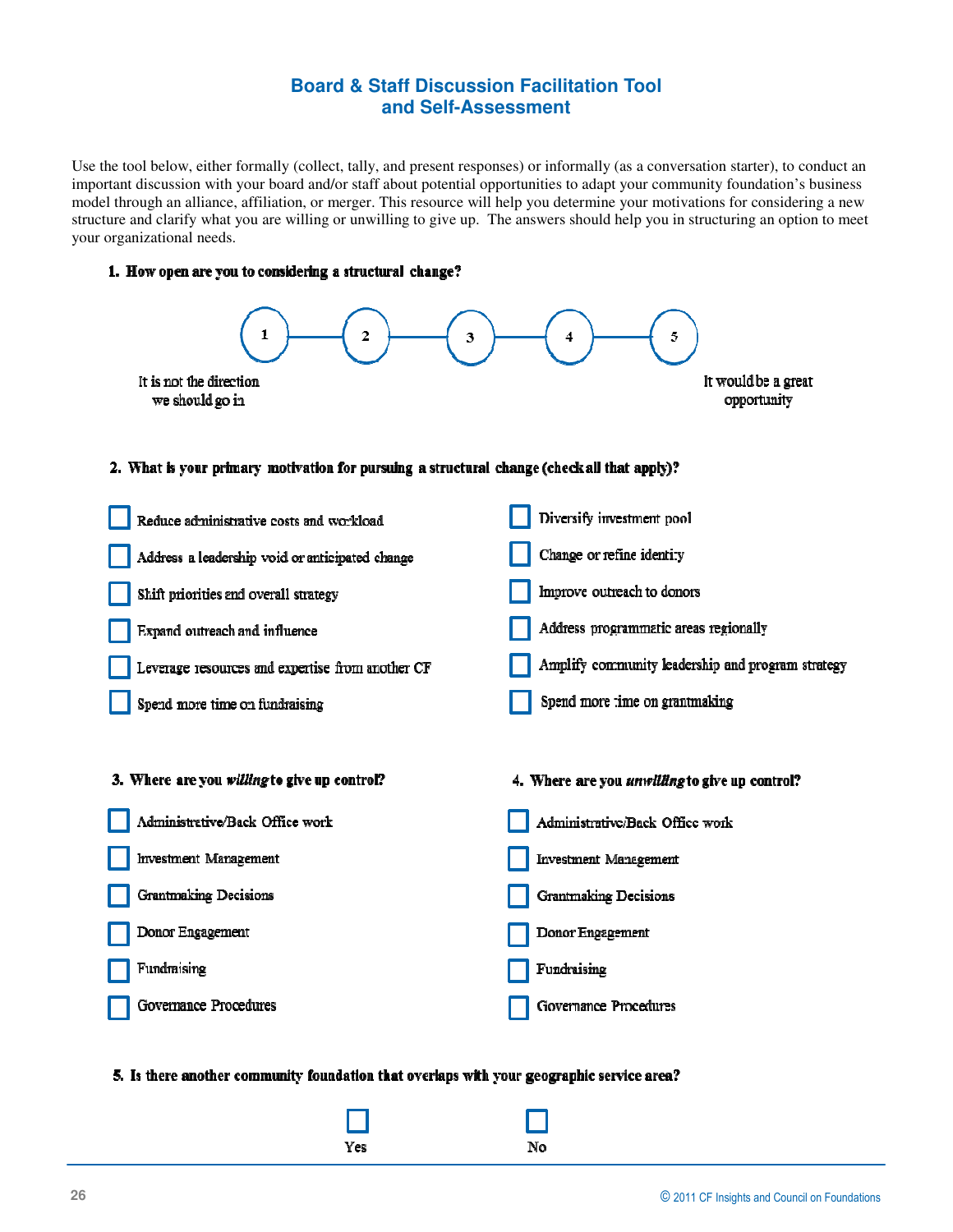#### The following resources provided invaluable background material for our analysis:

#### **Being alive to the potential benefits of collaborations and mergers**

*Community Foundation Network, 2010* 

#### **Better Together: Regional Alliances and Small Community Foundation Sustainability**

*Conducted by the Council of Michigan Foundations, Blueprint Research & Design, Public Policy Associates, and Williams Group. Principal investigator: Lucy Bernholz, Ph.D. Funded by The Aspen Institute Nonprofit Sector Research Fund and the Charles Stewart Mott Foundation, 2005* 

**The Big Are Big and the Small Are Many: A View from the Community Foundation Field**  *Leslie Lilly, 2004* 

**Community Foundation Strategic Alliances: Partnering for Impact and Sustainability**  *Community Foundations of Canada, 2010*

**Covering Rural Territory: A Framework of Rural Service Structures for Community Foundations**  *Aspen Institute, 2004* 

**Growing Local Philanthropy: The Role and Reach of Community Foundations**  *Aspen Institute, 2005* 

**CFLT Idea Lab Project Feasibility and Options for Consolidation of Back Office Operations**  *Thomas Hay, 2009*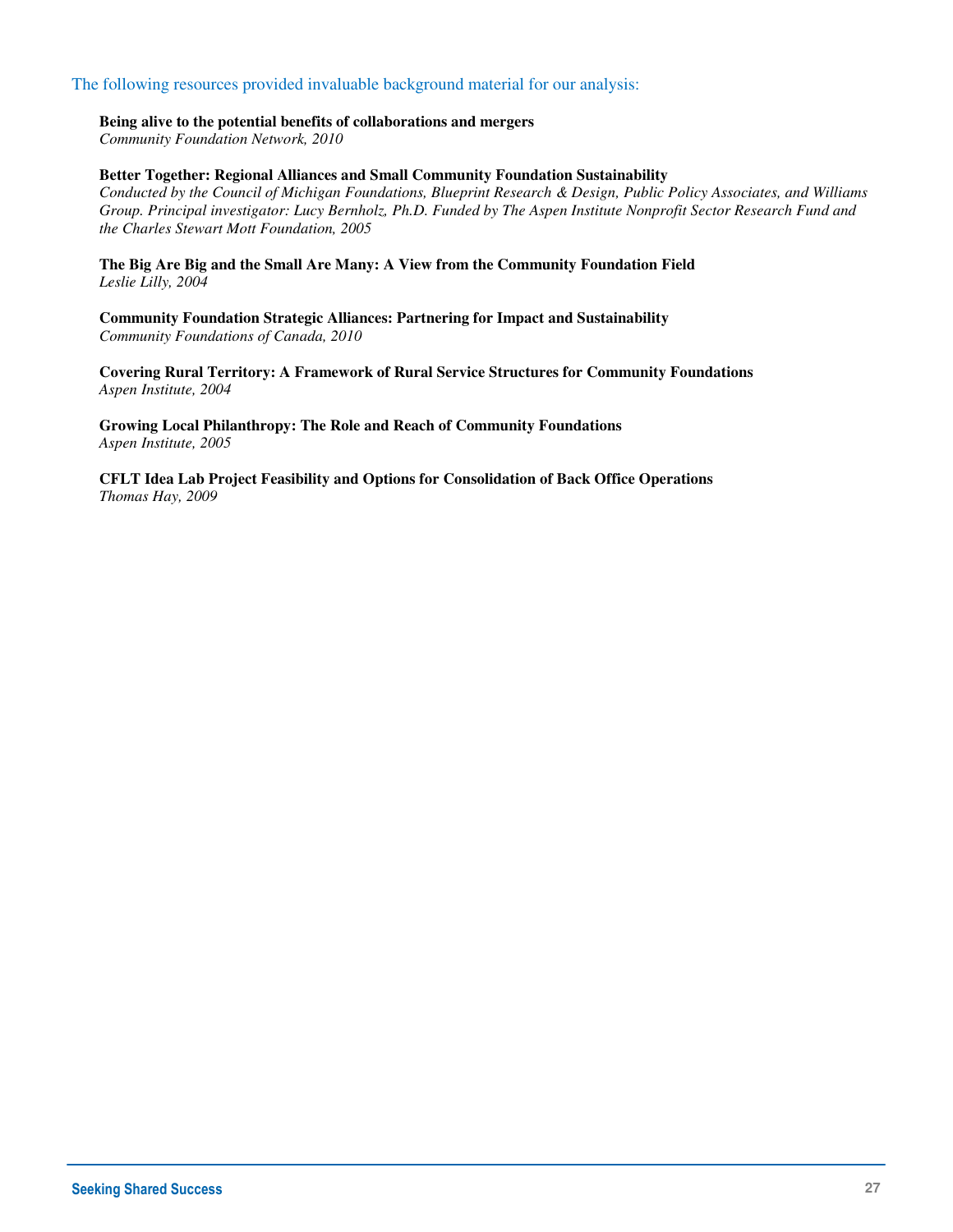

#### **The idea behind CF Insights is simple:**

What if *each* community foundation could know what *all* community foundations collectively know?

CF Insights is a unique resource helping community foundations use information to improve decision making, performance, and sustainability. If you find this report valuable, we hope you'll join CF Insights' membership, and become part of a community that is improving access to performance data and sharing knowledge across the field. Visit www.cfinsights.org to learn more, update the database with your most recent performance data, and download tools for sustainability planning.

#### **Created by community foundations.**

We share one goal: improving our performance and sustainability—individually and collectively.

For community foundations, growing impact in the communities we serve begins with strong decision making. CF Insights was initiated in response to a shared hunger among U.S. community foundations for more accurate, timely, and complete information to inform our actions and drive improved performance.

#### **Propelled by FSG.**

As nonprofit consultants dedicated to social impact, FSG combines deep knowledge of the community foundation field with world-class research, strategy, and evaluation capabilities.

In partnership with the Council on Foundations' Community Foundations Leadership Team, FSG has been a driving force for CF Insights since its inception.

#### **Authors**

#### **Rebecca Graves**

(*Rebecca.Graves@fsg.org)* is the Executive Director of CF Insights

#### **Hollie Marston**

(*Hollie.Marston@fsg.org)* is a Senior Analyst at CF Insights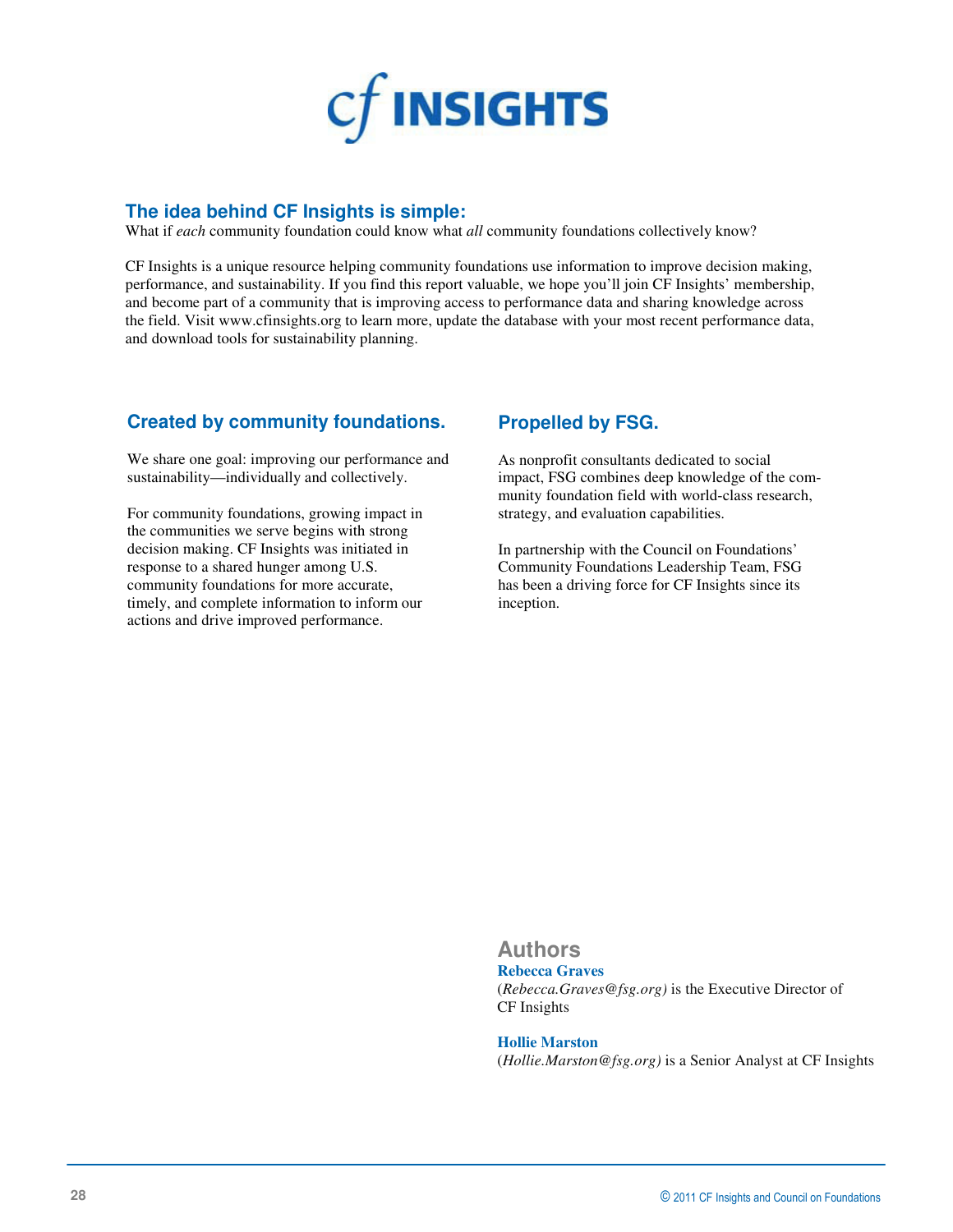# $cf$  INSIGHTS



#### Eager to learn more about business model innovation?

"Fueling Impact: A Fresh Look at Business Model Innovation and New Revenue Sources", is a resource provided by the Council on Foundations' Community Foundations Leadership Team and CF Insights.

The need for this resource was identified by the Brutal Truths Task Force, a group of nine community foundation leaders.

In this white paper you'll discover how community foundations are diversifying their revenue base and strengthening their foundation's differentiation and sustainability.

Visit cfinsights.org to access this report and a webinar featuring stories from the field.



Community Foundations Leadership Team